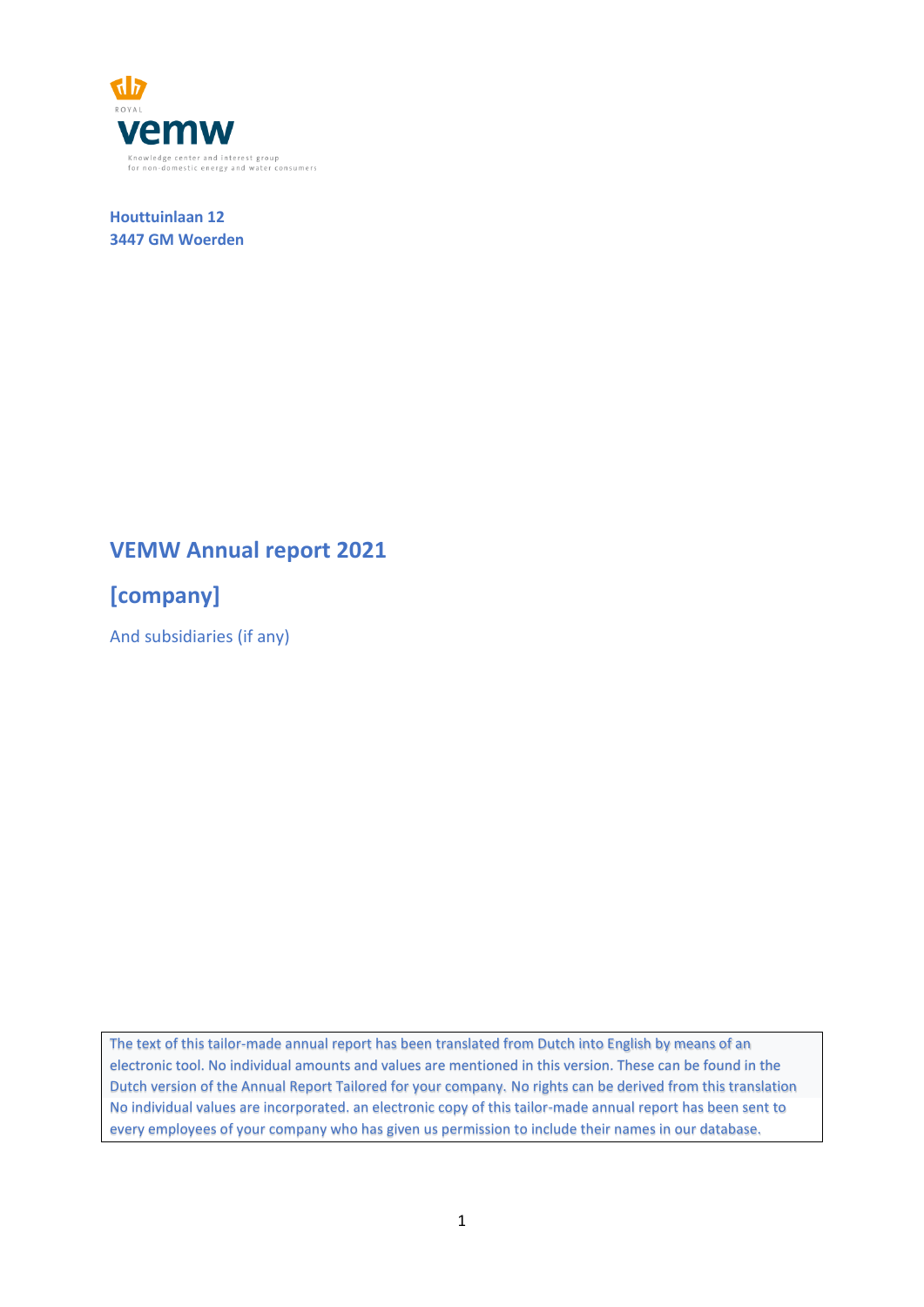

# **PREFACE**

Dear reader,

Annual reports generally look backwards. While as a company you mainly want to look ahead, because that is where the opportunities and challenges lie. Rarely have they been greater than at present. The unimaginably turbulent situation in the energy markets demands all your attention. VEMW is fully engaged in this and tries to assist you where possible.

However, we also believe it is important for VEMW to account for our activities in the past year. A lot of work has been done by the employees of the office. But they could only do their job well thanks to the intensive collaboration with your employees in all task and policy groups, sector teams and other work associations of our association. In this report you will find an overview, tailored as much as possible to your company.

The Governing Board met five times in 2021, all times via Teams. In this way, in December we said goodbye to Cornelis Pietersen (Tata Steel), who has been a member and vice-chairman of the board for no less than 10 years. We thank him for his great efforts in recent years. I would also like to thank everyone who contributed to the results in 2021.

I hope you enjoy reading this report! **Gertjan Lankhorst, chairman**

### **This is how energy works in the Netherlands; insight into the energy system.**

Social attention to energy has increased enormously in recent years. Many parties have an opinion about energy policy, but this opinion is not always based on knowledge of the facts. This has led, among other things, to a too one-sided focus on the need for sustainable energy use, at the expense of affordability and reliability.

That is why VEMW, together with a large number of other parties, has made possible the handbook "This is how energy works in the Netherlands". This book brings together accessible, reliable and relevant information about the energy system in one place. The book is mainly intended for the growing group of people who are professionally involved with energy issues without having a background in it. Think of people who work for municipalities, construction companies, media, housing corporations, water boards, installation companies, environmental organizations, transport providers and so on. The book is also very useful in education. A copy of the book is available to VEMW members. It can be picked up at the office in Woerden.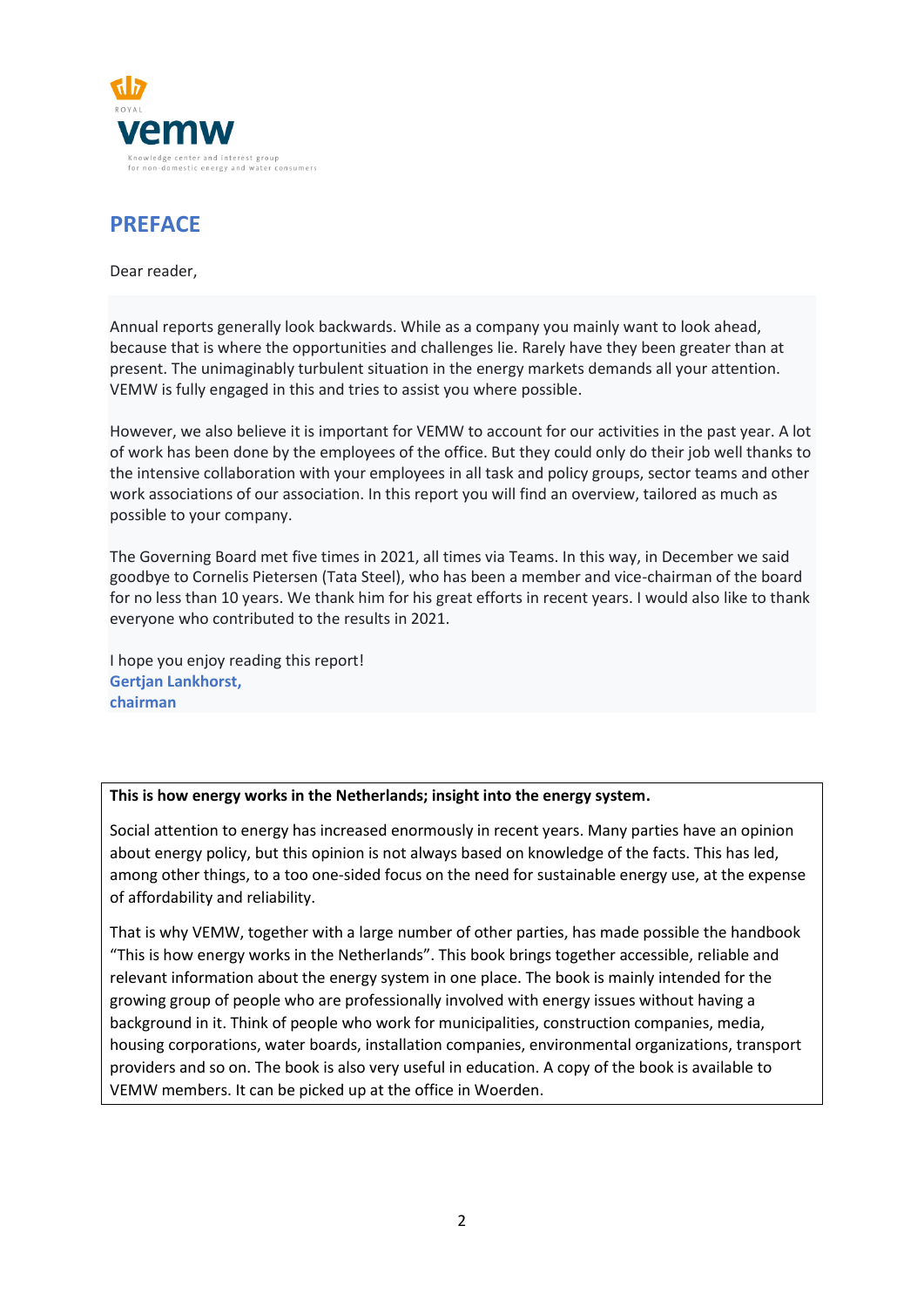

# **Reading guide**

This fourth VEMW Annual Review 2021 has been prepared especially for [company]. It focuses entirely on your company or organisation, including any subsidiaries that are also members of VEMW. We have taken into account energy and/or water-related topics that are relevant to your organization.

In this annual report you can read which subjects VEMW has been working on in 2021 and which benefits the VEMW membership has brought to your [company]. Where possible, we have quantified this in euros, so that we show as concretely as possible what value the membership represents for your organization.

# **Content**

| Reading guide                   | p.3         | Climate                    | p. 11 - 17 |
|---------------------------------|-------------|----------------------------|------------|
| Introduction                    | p.4         | Electricity                | p. 19-23   |
| The value of you membership     | p.5         | Gas                        | p. 24 - 25 |
| Knowledge, network, information |             | Water                      | p. 26 - 29 |
| and advice                      | $p. 6 - 10$ |                            |            |
|                                 |             | List of abbreviations used | p. 30      |

Where do the icons stand for?

| Cost        | Association | Gas     | Water   | Advocacy         |
|-------------|-------------|---------|---------|------------------|
| Electricity | Network     |         |         |                  |
|             | management  | Climate | Revenue | Knowledge center |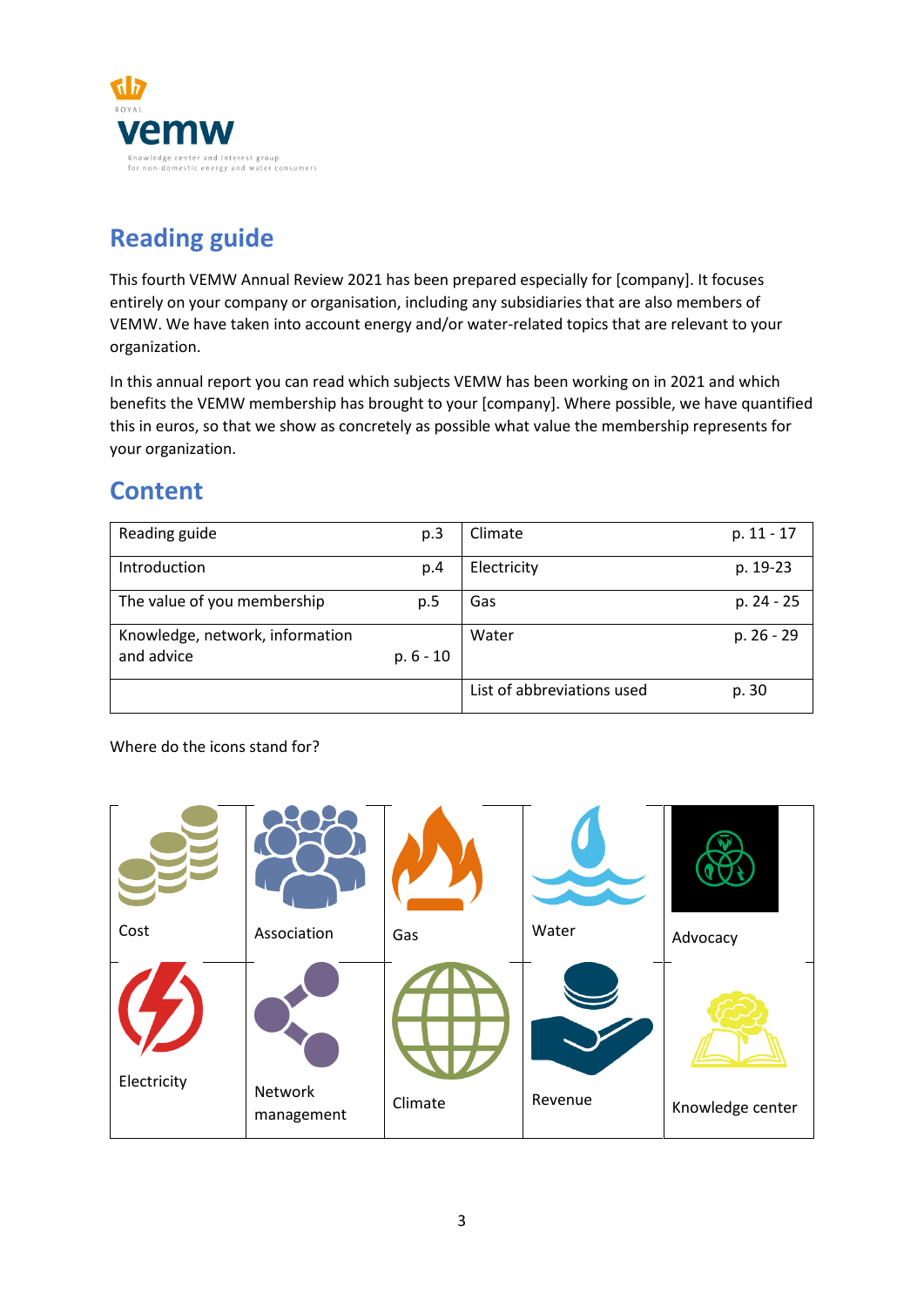

In this annual report you can read about all the developments that concerned us in 2021. And there are quite a few. For example, we have naturally committed ourselves to improving the energy infrastructure and removing obstacles to prevent congestion. In addition, we looked (and look!) at the electricity demand and we are strongly committed to industrial demand management. In our view, this is an important solution for making the industry more sustainable. To this end, I myself participated in the Extra Assignment steering group and the Electrification Roadmap steering group. At the beginning of February, we organized an election meeting at which four parties – CDA, VVD, GroenLinks and the ChristenUnie – were guests. We debated together on energy, water and climaterelated topics and that resulted in interesting discussions.

### **Sustainability**

On March 26, 2021, we organized a meeting with a number of other partners about the industry as a flywheel for making society more sustainable. We have shown how this can lead not only to sustainable employment in industry, but also to sustainable effects outside it. Think, for example, of making air traffic more sustainable.

Also in the context of the climate goals, we have written an important position paper on CCS (Carbon Capture and Storage). In addition, through project 6-25, we have continued with innovative energy efficiency options that have not yet been tested. As VEMW, we are involved in the so-called frontrunners consultation, a national consultation with all industry clusters about sustainability, led by VEMW chairman Gertjan Lankhorst.

### **Gas Protection and Recovery Plan**

The gas crisis and the associated Gas Protection and Recovery Plan are now more topical than ever. That 'valve cap' that the Government can turn if the security of gas supply is at stake was high on our agenda in 2021. We have shown that shutting down the industry can have major social consequences. For example, because certain foodstuffs and oxygen for hospitals can no longer be supplied. In addition, switching off gas can also lead to major and even irreparable damage to the factories/companies themselves. We have made clear – in consultation with the ministry – what is and is not possible.

### **Publicity**

In 2021 we received a lot of publicity with VEMW. The press managed to find us about the gas crisis and the lawsuit against Shell and also to be the first to comment on the coalition agreement that VVD, D66, CDA and ChristenUnie announced in December. In addition, we have written and published several opinion articles ourselves. It is nice to see that journalists know where to find us. We gladly seize the opportunities to make our voices heard – on behalf of the members.

Finally, I note that VEMW functioned well in 2021 despite corona. We have organized more meetings than ever (mainly in the form of webinars and meetings via Teams) and they have been wellattended by members. We have been able to continue all our activities and we are very happy with that. In 2022 we will of course continue with this with great enthusiasm!

#### **Hans Grünfeld, director VEMW**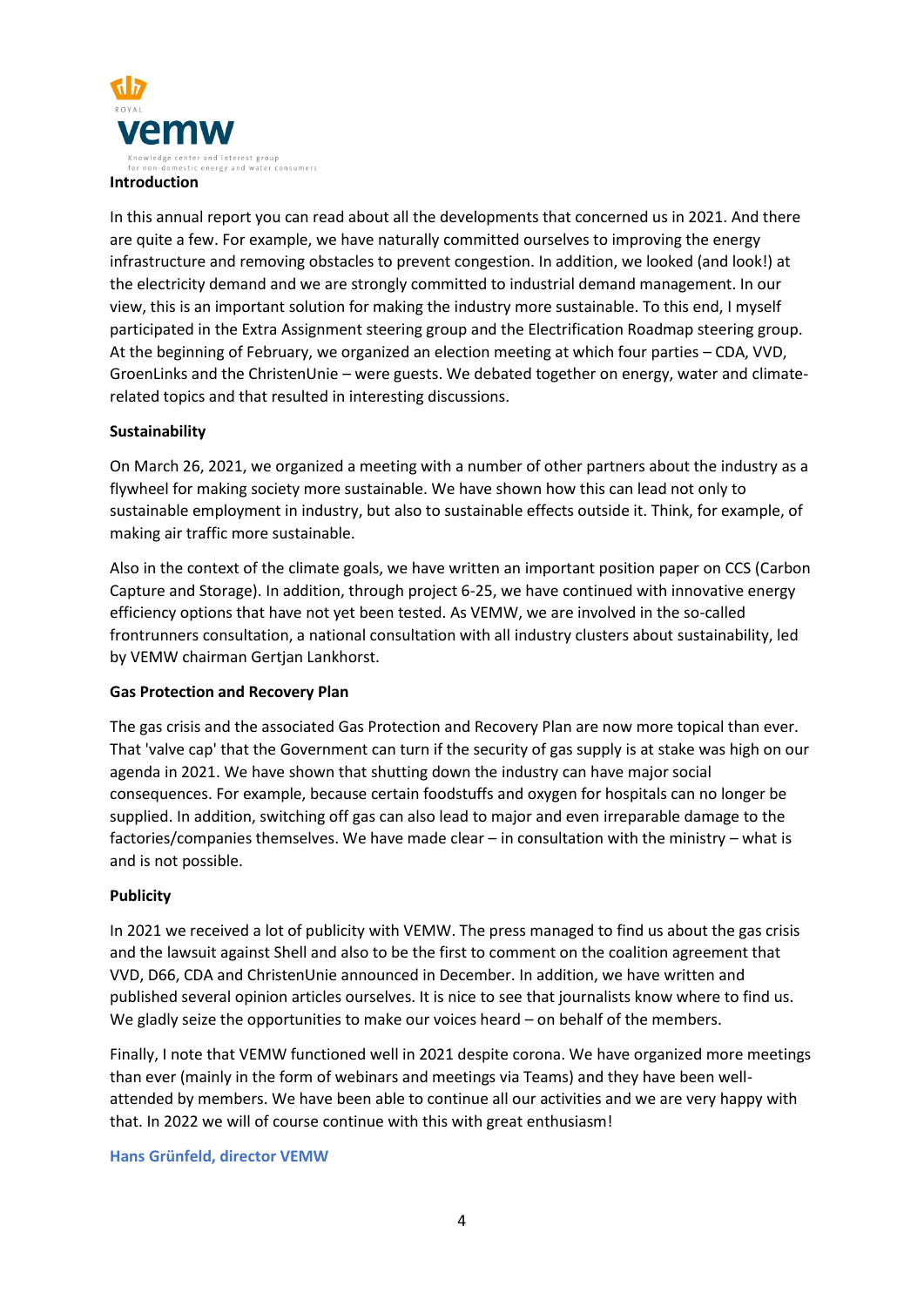

# **The added value of your membership**

For the fourth time, we are offering an annual overview tailored to your organization. The annual overview is fully focused on your organization [company] and any subsidiaries. On the basis of the files that have been played in the past year and insofar as possible, we have calculated which benefits or which costs have been avoided for you. We have taken into account the energy and/or water-related topics that are relevant to your organization.

VEMW represents your interests in the Netherlands and Europe in the field of electricity, gas and water. We also represent your position in climate policy and the options for making your organization more sustainable. As a member of our association you can make use of our expertise and information on our website and attend the meetings. We have calculated per discipline what value our efforts have yielded for you in numerous files or which costs you could avoid thanks to our efforts. Below you will find a summary of the calculated results of our efforts for [company] and your contribution for the year 2021. In the report we explain the files and the calculated results.

Your membership fee in 2021 € [CNTR21]

Climate Achieved for your company:  $\epsilon$  [RES3\_K]

**Electricity** Achieved for your company:  $\epsilon$  [RES3\_E]

Gas Achieved for your company:  $\epsilon$  **[RES3\_G]** 

Water Achieved for your company:  $\epsilon$  [RES3\_W]

Network, information, knowledge and advice: Achieved for your company: [RES3\_VEMW]

Total value of the membership in 2021:  $\epsilon$  [Totaal\_RES21]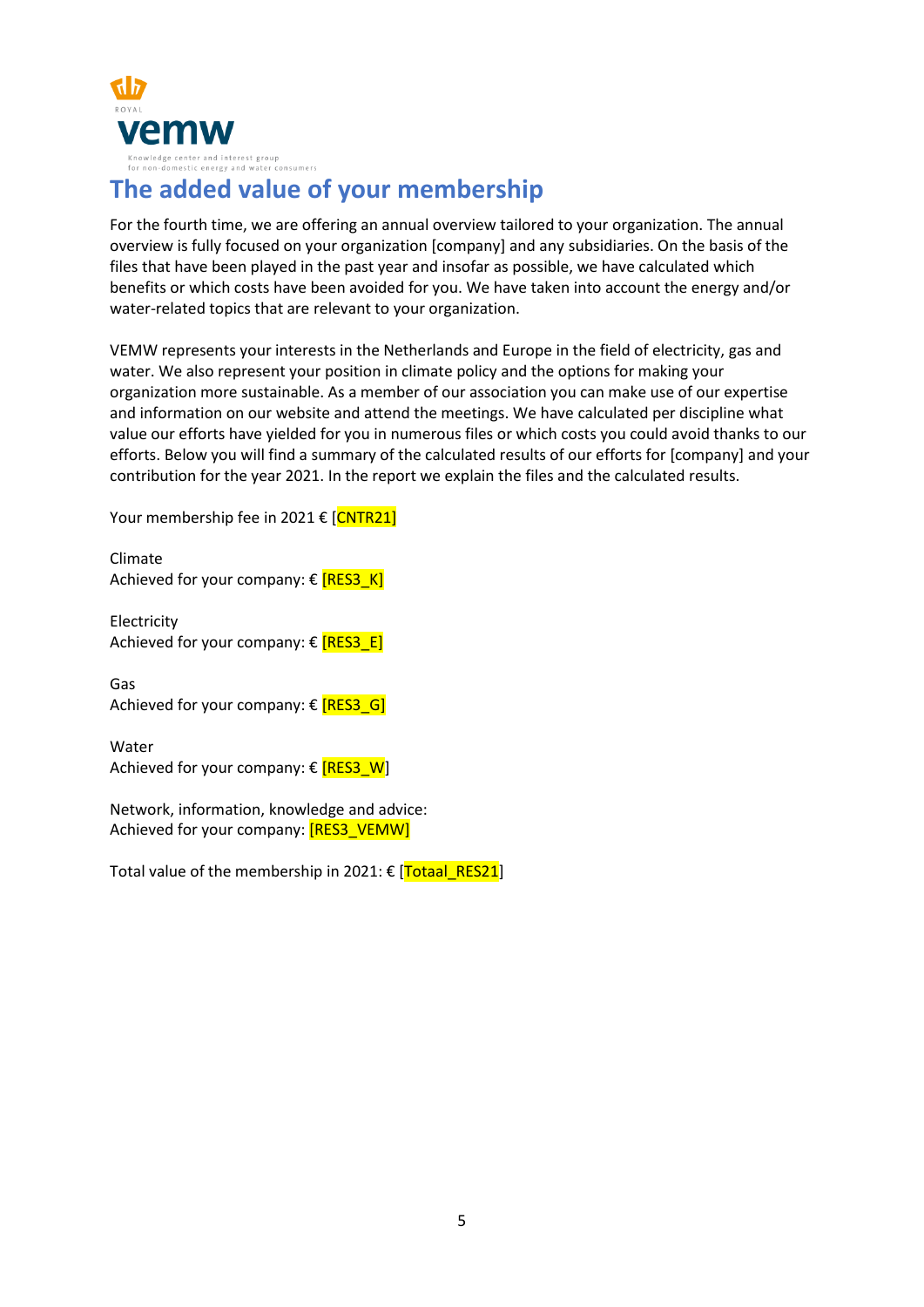

# **Knowledge, network, information and advice**

# **Introduction**

As a representative of interests and through contact with parties and customers involved in energy and water, VEMW has a lot of knowledge and information at its disposal. We unlock it for you. VEMW informs you via the online magazine Insight, the Energy & Water update, the newsletters and via a wide range of meetings, including digital meetings (webinars).

As a member you always have access to the VEMW website, including the members' area with information about policy, regulations, rates, market information and prices. You can also attend meetings, seminars and conferences (with a discount). Every year, VEMW organizes the Energy Purchase Benchmark, which you can participate in for free. You can contact us for all your energy and water-related questions. If we are unable to answer these ourselves, we will help you on your way by recommending other external experts from our knowledge network.

In short, as a member of VEMW you can make use of numerous access options to relevant information and help regarding issues for [company].

# **Networks**

VEMW has a large internal and external network, which we make grateful use of. We organize various meetings where you can usually participate for free and gain valuable knowledge. The meetings provide you with access to various specialists from different fields. We know from experience that members consider their participation in VEMW meetings to be very useful and valuable. Not using it means you are leaving out valuable and relevant information for [company]. We value the importance of the network on [Res2\_Netwerk] euros.

# Task groups, policy group and working groups

In close consultation with members of VEMW, policy is developed and positions are formulated in the policy and task groups of VEMW. These groups are composed of a broad representation of members of VEMW. We monitor the degree of representation of this composition, facilitate the meetings and meetings and provide the secretary. The members provide the practical knowledge and experience necessary for a well-considered and well-founded position. VEMW provides substantive support in this regard and disseminates its views to the government, regulators of the energy and water sector and other parties involved and the media. We have one policy group, five task groups and three working groups. The working groups work out specific topics and provide a task group with information.

Below is an overview of the different groups that are active within VEMW. A check mark means that [company] is part of that group.

| Policy group Water                | Taskforce Energy & Climate           |  |
|-----------------------------------|--------------------------------------|--|
| <b>Taskforce Water Quality</b>    | Work group Codes Electricity and gas |  |
| <b>Taskforce Water Technology</b> | Work group Gas quality               |  |
| <b>Taskforce Electricity</b>      | Work group Voltage quality           |  |
| <b>Taskforce Gasses</b>           |                                      |  |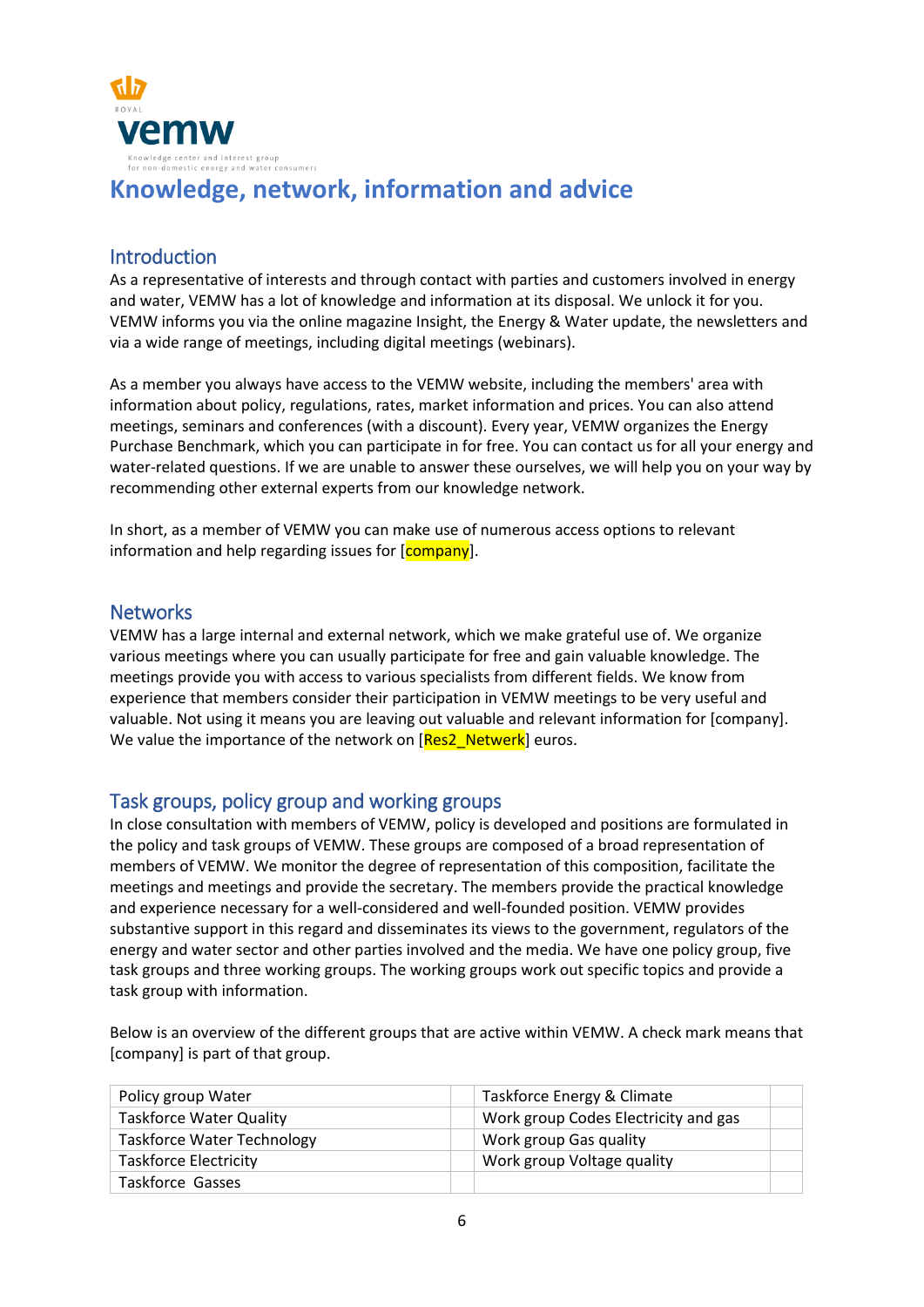

### Sector Teams

The VEMW Sector Teams give members the opportunity to gather information, exchange knowledge and, if desired, delve deeper into specific topics with colleagues from the same sector and/or with similar issues, including the preparation and implementation of joint activities. VEMW has three Sector Teams: the Sector Team Hospitals, TenneT and Multisites. The Sector Teams meetings were organized virtually in 2021. We set the value of the information exchange within Sector Teams at 500 euros.

## Meetings, webinars

Due to the ongoing measures regarding Covid-19, we have organized all meetings in 2021 digitally. An additional advantage is that a larger number of interested parties could participate in the webinars than if these meetings would have taken place physically in Woerden. Due to the lack of travel times, webinars are easier for you to attend and organize for VEMW. Webinars have become indispensable and will remain a permanent part of the meetings that VEMW offers you. Whether or not together with third parties, VEMW organized the following webinars for [companySect] in 2021:

### **Water**

- New recipe for water taxes
- Online Water Vision 2021 (VEMW, Evides and Industrielinqs)
- Discharge permit (RWS, VNCI and VEMW)
- Digital water: something for now, or for later? (VEMW and RHDHV)

### **Energy**

- Making industry more sustainable through electrification (in collaboration with NVDE/RVO)
- Information meeting Infrastructure
- The electrification dilemma: chance or uncertainty?
- Industry and Energy Summit (in collaboration with SER, FNV and VNO-NCW)
- Making industry more sustainable through electrification: heat pumps (in collaboration with NVDE/RVO)
- Making industry more sustainable through electrification: electrolysers (in collaboration with NVDE/RVO)
- Making industry more sustainable through electrification: energy storage (in collaboration with NVDE/RVO/Recoy)
- Energy transition (3 meetings)
- The energy transition: How do you get from ambition to realisation? (in collaboration with RHDHV).
- New data exchange GLDPM
- Nuclear energy
- Making industry more sustainable through electrification: Flexibility
- The energy transition: How do you get from ambition to realization in the region (in collaboration with RVO/FedEC)
- Congestion management

### **Various**

• VEMW Elections debate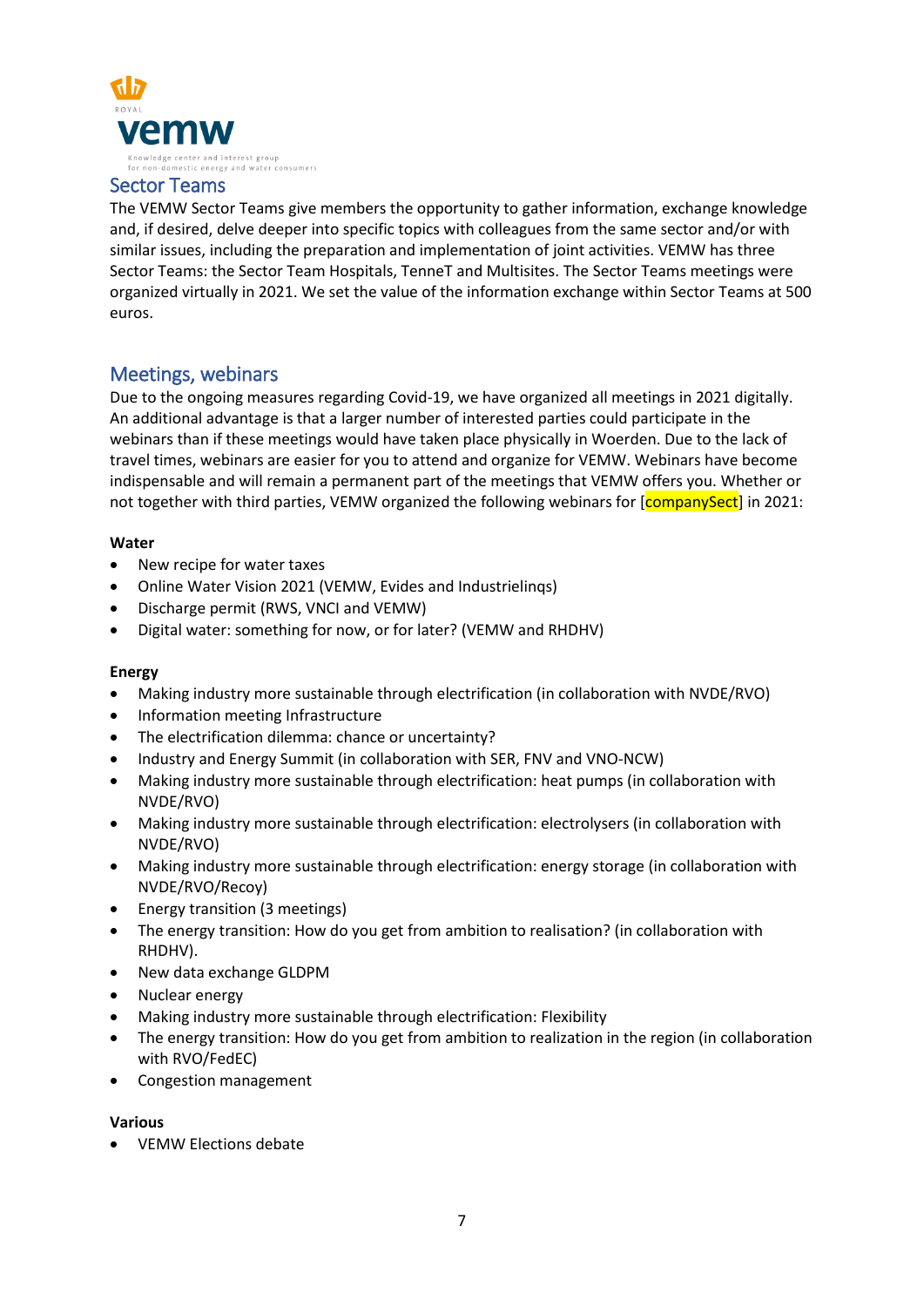

A total of 22 meetings were organised. It is important for you and your colleagues to keep abreast of developments in the field of electricity, gas, sustainability and energy saving and water. We believe that we can meet this need through our meetings, among other things.

### ANTWOORD\_Bijeenkomsten

# Inspiration tours (in collaboration with NVDDE and RVO)

Together with RVO and NVDE, VEMW has been successfully organizing the so-called 'Inspiration Tours' for five years in a row. Initially focused on biomass applications and energy saving in industry, since 2020 focused on CO<sub>2</sub> reduction in line with the Climate Agreement. The aim is to inspire you with practical examples and to hear from suppliers and end users how they have realized a project, which bottlenecks and pitfalls they encountered and how they were tackled. Seven tours have been organized in 2021:

- Energy management systems/artificial intelligence
- New business models CO<sub>2</sub> reduction
- Escos
- Energy Innovation and Climate Funds
- Pricing of CO<sub>2</sub> emissions
- CO<sub>2</sub> reduction industry: application of e-boilers
- CO<sub>2</sub> reduction industry: application of industrial heat pumps

All tours and additional information can be found on the website of the Sustainability Industry Program (verduurzamingindustrie.nl). The available information, meetings of VEMW and the inspiration tours are free for you to visit. The opportunity to gain valuable knowledge in this way free of charge makes it extremely interesting for you to make use of this. We value the meetings in total at [RES2\_Meetings] euros.

### ANTWOORD\_Inspiratietours]

## Basic course Electricity & Gas

Since 2011, VEMW has been organizing the Electricity & Gas Basic Course every year. This course provides a comprehensive overview of all aspects of the production, transport and distribution, trade, supply and consumption of energy and climate-related issues. In addition to technical aspects about connections and networks, sustainability, markets for electricity and gas, pricing and purchasing, the underlying European and Dutch policy, legislation and regulations and supervision are discussed.

The Electricity & Gas Basic course is very suitable for newcomers to the energy world, but also for those who are dealing with energy issues and want to broaden their knowledge about this. We ask for a contribution towards the costs for the course. We estimate the additional value of the knowledge that is made available at 500 euros.

[ANTWOORD\_Basiscursus]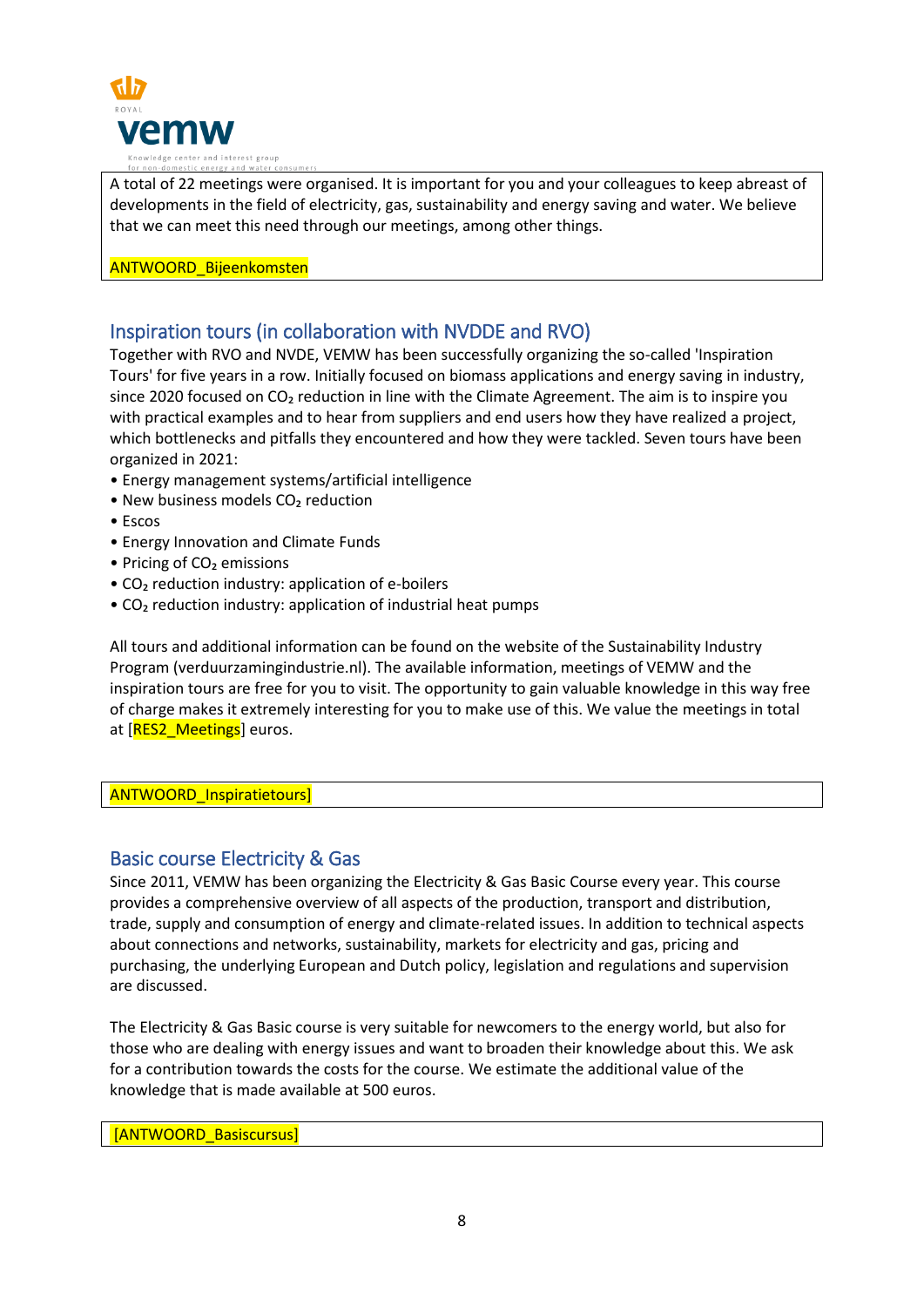

### VEMW Benchmark Purchasing Energy

Every year you have the opportunity to participate free of charge in the Benchmark Purchasing Energy of VEMW. The benchmark compares the delivery prices, the purchasing and pricing strategy and the sustainability of purchasing over the previous year (2020). Purchasing performance has been compared for more than a hundred branches. The total volume for electricity and gas entered in the benchmark corresponds to almost 7 TWh and 2.3 billion Nm3 (22 million MWh) respectively. By participating annually, it is possible to monitor performance over time. The benchmark offers you a lot of information and options for optimizing your purchasing. We value the possibility of using the benchmark for both the [company]'s electricity and gas purchases at **[RES2\_Benchmark**] euros.

[ANTWOORD Benchmark]

### **Website**

The VEMW website contains a great deal of information about various current developments in the field of energy, climate and water. You will also find many valuable documents, reports and diagrams. Almost daily we report on relevant issues related to energy, climate and/or water. Over the past two years, various files on the website have been updated and provided with new downloads. There is a private area for members where you can download detailed information and documents. The information that VEMW makes available on the website per file is of value to [company]. We estimate this at [RES2\_Website] euros.

## VEMW magazine Inzicht, Energy & Water update, newsletters

VEMW publishes the online magazine Inzicht (Insight) four times a year. Inzicht is distributed in a circulation of more than 1700 copies among all members and relations of VEMW. In between the editions of Inzicht, VEMW makes the Energy & Water update available. This is a quarterly electronic publication for members and provides an overview of new and ongoing developments in the field of European and national legislation and regulations. Members also receive our weekly newsletter by email containing an overview of recent developments in the field of energy and water, sustainability and information about VEMW's activities. We estimate the value of the publication of the magazine Inzicht, the Energy & Water updates and the newsletters together at [RES2Comminfo] euros.

## Individual support

We advise our members on their issues about energy, sustainability and water. Some issues require further investigation, consultations with colleagues or other experts. VEMW receives requests for support based on e-mails, telephone contacts and visits. In the event that extensive advice has been provided, we value this service at 700 euros per half-day. This service is part of the subscription. In 2021, VEMW provided individual support to 43 members with various issues.

[ANTWOORD Advies]

### Helpdesk

Members can contact VEMW with all energy and water-related questions. We receive weekly questions that our employees deal with. In contrast to individual support, the helpdesk deals with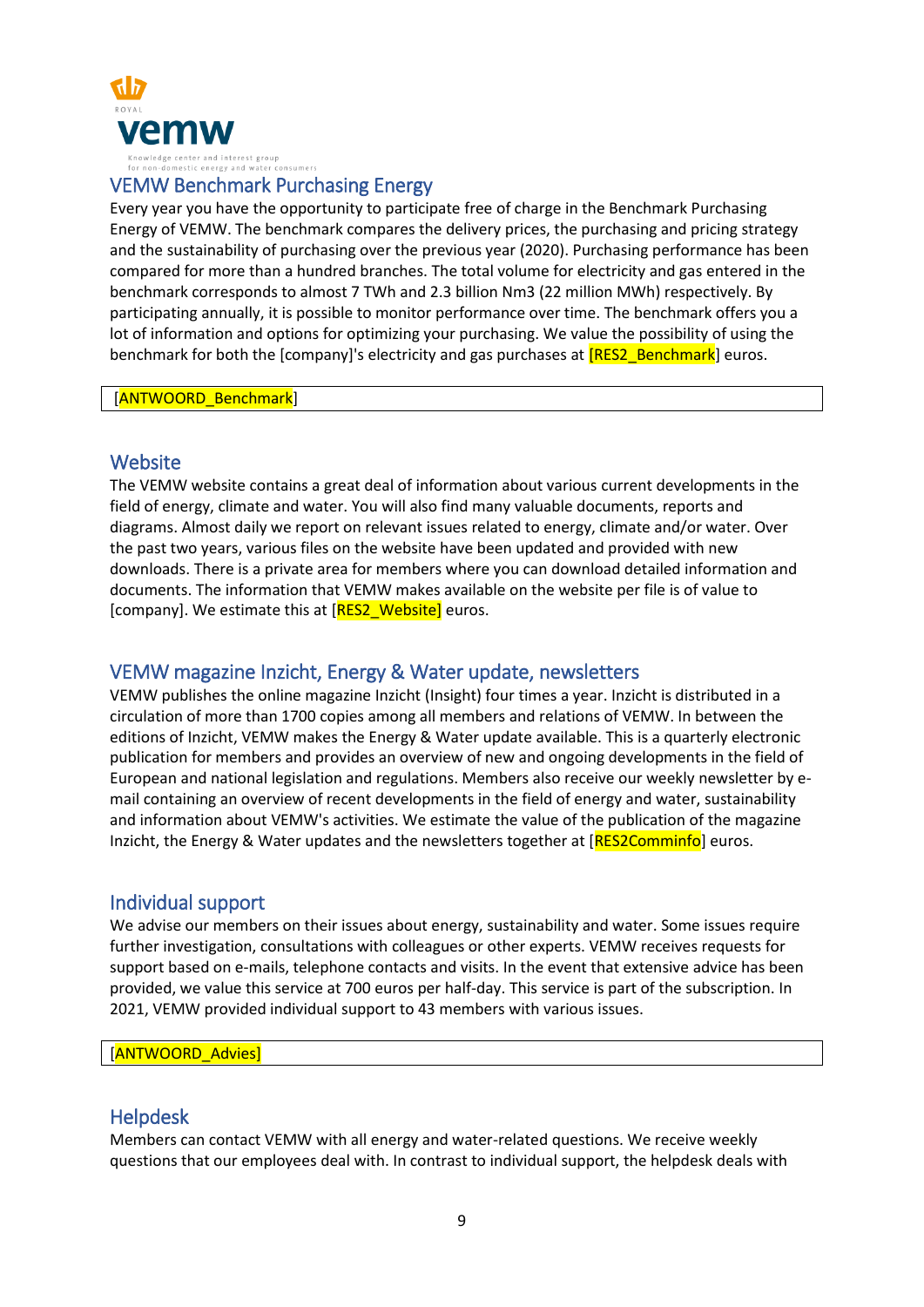

questions that VEMW can answer on the basis of available knowledge. Answering such questions is part of the membership. We value the availability of the helpdesk at [RES2\_Helpdesk] euros.

### Eric Picard, Advisor

### '**Online in contact with you'**

'In the past year we have assisted many members with advice. The convenience of virtual conversations certainly contributed to that. The consultation, the sharing and display of documents and the presentation have taken on a whole different dimension. Although there is a lack of body language, the conversations and meetings are mainly efficient. The 'small talk' is still there, but you only drink the cup of coffee. We have taken out a subscription to the Mentimeter program for the meetings. This makes it possible to present questions to the participants that you can answer on your PC or mobile phone. We then show the results to those present in graphs on the screen; a handy tool for taking stock of opinions and having a discussion. All in all, I think that the virtual conversations and meetings make an important contribution to the provision of information and remain a permanent part of the way in which we are in contact with each other.

The annual Energy Purchasing Benchmark of VEMW can certainly be called successful: in 2021 we had more than 100 participants. We cannot fully explain the increase, but this may be because information is much more available digitally due to working from home, making it easier to participate in the benchmark online. Internally we have frequent consultations about the progress and reactions of members in order to be of service to you as quickly as possible. In any case, we are very pleased that this free service has been meeting a need for almost 12 years.

After the summer holidays, VEMW set up the VEMW Wind Consortium in collaboration with a number of members. The aim of this is to give members the opportunity to participate in the purchase of electricity generated by wind turbines in the North Sea. Led by a working group with four experienced members and VEMW, the project started at the end of 2021. In 2022 it will be clear who will win the tender with which a Power Purchase Agreement (PPA) is concluded. If everything goes according to plan, the new Hollandse Kust West wind farm will provide the members of the consortium with sustainably generated power in the year 2025/2026.

I look back on an exciting year with the start of many great projects and, despite the corona crises, in which physical meetings did not take place, a constructive continuation of the informative - online contacts with our members.'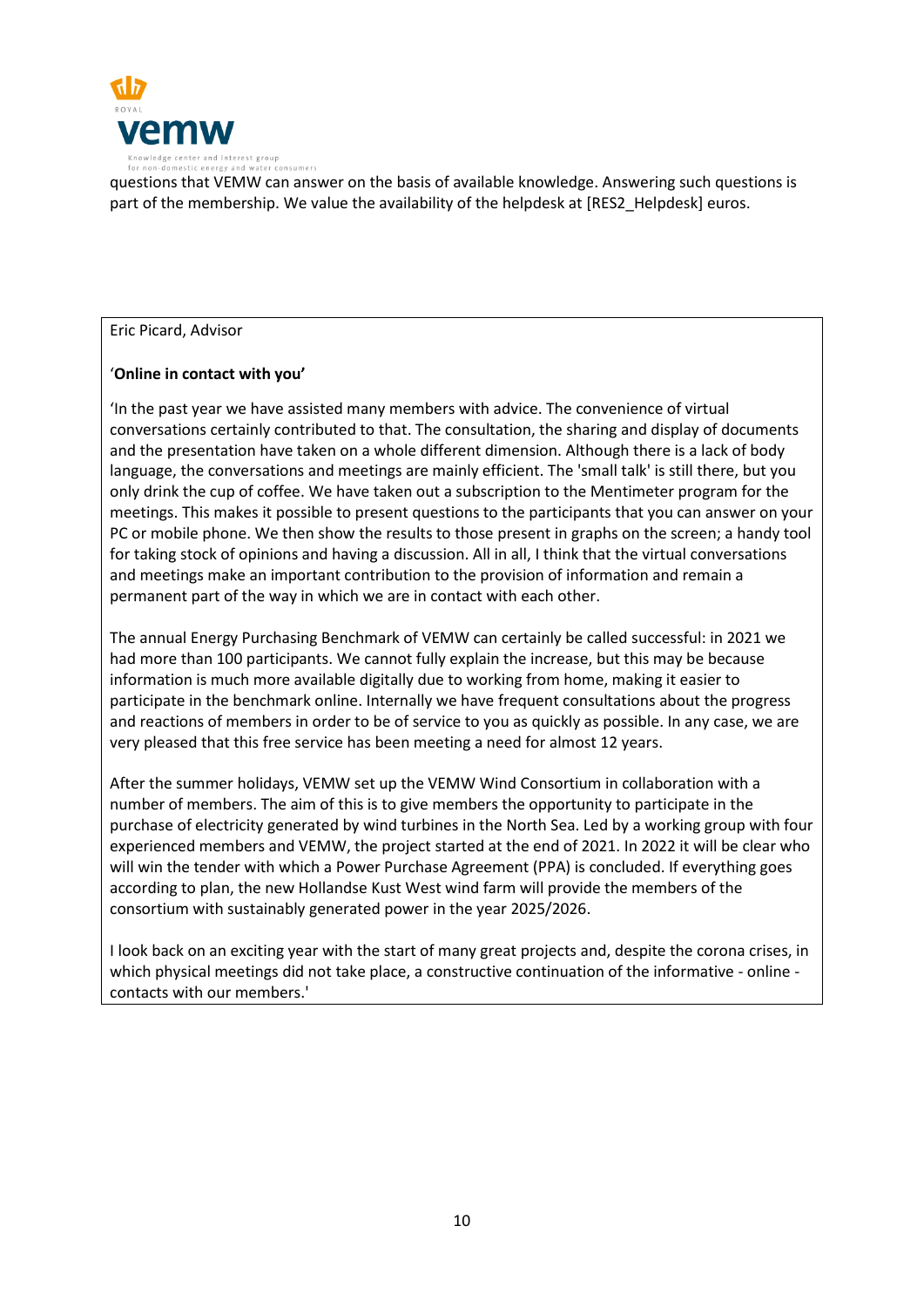

# VEMW: spider in the Climate web

The 2021-2030 Climate Agreement was concluded in June 2019. VEMW has actively contributed to its creation. We took part in the Industry Table, Electricity Table and a number of cross-sectoral tables for system integration, infrastructure and hydrogen. From 2020, the elaboration of the agreement - based on goals and ambition - has picked up steam. VEMW works closely together with other parties in the chain. We have forged new connections and are actively involved in various initiatives that hark back to the climate vision 'Together towards less' that we published in 2016. Jacques van de Worp, senior policy advisor at VEMW: "In 2020 and 2021, VEMW participated in various initiatives, such as Power-to-Industry, Wind-meets-Industry, the Electrification Road Map steering group, the Extra Assignment steering group, the Koplopersoverleg and Project 6 -25. But the Platform for Sustainability Industry (PVI), the industry consultation on the implementation of the SDE++ and on innovation, the ISPT Heat Platform, the Inspiration Tours and the series of webinars about electrification in industry were also part of those initiatives."

# Fit for 55

On 21 July 2021, the European Commission published the Fit For 55 package, consisting of 14 documents with a major impact on the European economy. In these plans, the European Commission makes proposals for far-reaching measures to emit 55 percent less CO2 equivalents by 2030 compared to 1990. Changes to the EU ETS, the introduction of the CBAM (Carbon Border Adjustment Mechanism), revision of the tax system in the Energy Taxation Directive and the 50 percent target for renewable fuels of non-biological origin in the RED III have a major impact on the Dutch business community. VEMW has given its members in the task groups and in the Hospital Sector Team access to these documents. We are involved in IFIEC's view on these documents through our European cooperation with interest representatives from other EU member states. Tom Strengers, policy advisor at VEMW: "In addition to the first part of the Fit For 55 package, the hydrogen and decarbonised gas market package was also published in December. Together, these proposals should accelerate the energy transition in Europe, but this must not be at the expense of business. Setting unachievable goals can lead to undesired effects in the market, which will affect the business community. Carbon is a global mass balance, which means that relocation of industry poses a real risk of carbon leakage. That is why VEMW continues to insist in the proposals on achievable targets with sufficient protection for the industry." In addition, VEMW is also discussing the tax exemption for cogeneration with the Ministry of Economic Affairs. Flexibility will become an increasingly important part of the energy system and CHPs can provide it. It must be prevented that necessary parts of the energy system experience unjustified negative incentives.

### KVW\_TGlid

By supplying information about the Fit For 55 package, end users can better anticipate European policy and assess the consequences of the policy and prepare an adequate response for their business operations. VEMW determines the value of this file by multiplying the time of the number of hours it has put into the file by the hourly rate of a policy advisor and dividing this among the members of the task groups. This results in an amount of [RES2\_Fitfor55].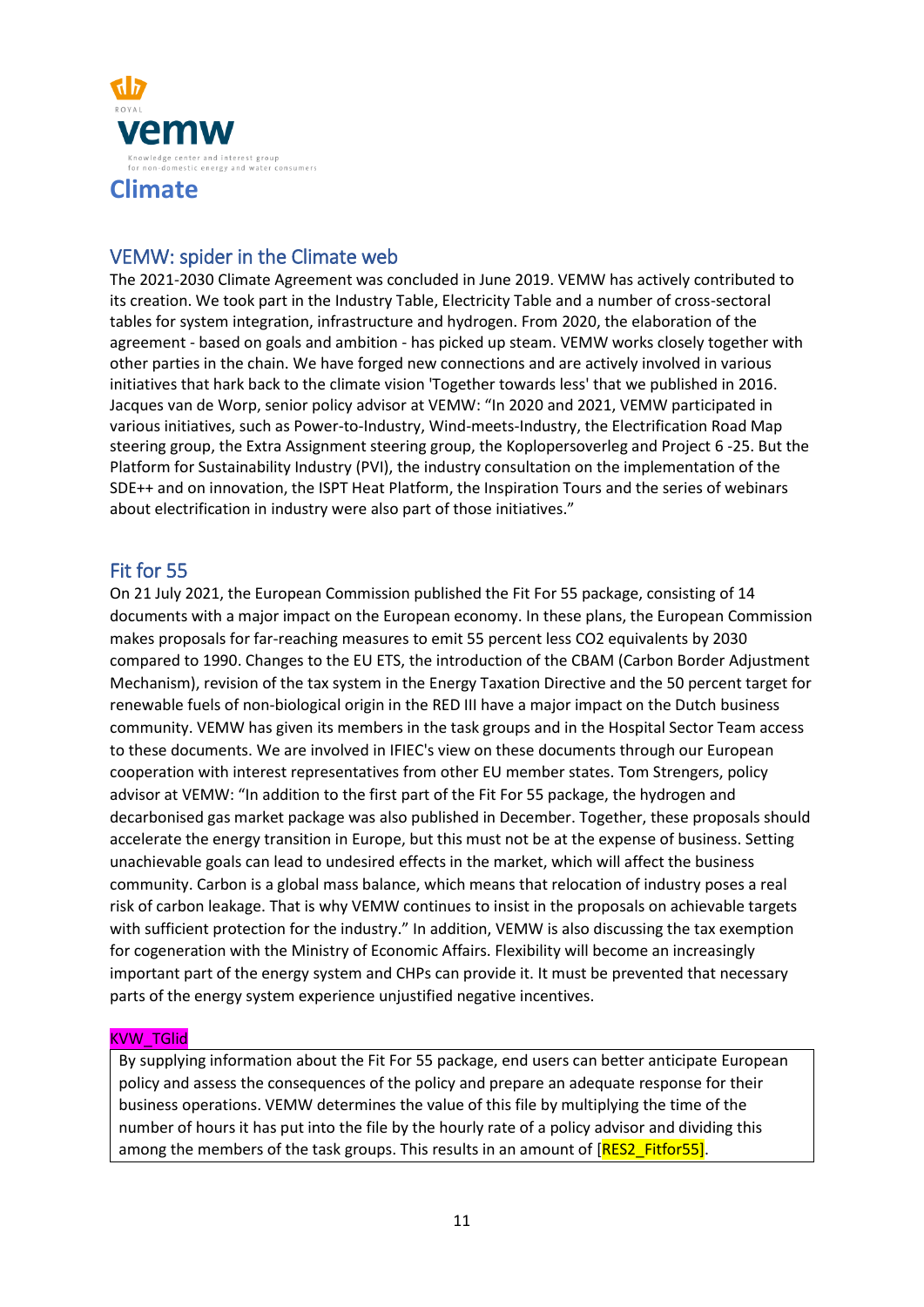

# Project 6-25 stimulates the reduction of CO<sub>2</sub>-emission (VEMW, FME, RVO, EZK)

In Project 6-25, FME (technology companies, industrial service providers) and VEMW are working together with support from, among others, the Ministry of EZK and RVO. The aim of the project is to increase energy efficiency through the accelerated application of innovative technology (TRL8-9) and thereby substantially reduce the CO2 emissions of most energy-intensive companies in the Netherlands, most of which fall under the energy-saving covenants. to lower. Until 2025, a large part of the Climate Agreement target for industry (14.3 Mton) cannot be achieved yet. This is because the infrastructure required for this is often still lacking (hydrogen, CCS, upgrading electricity grids). In order to be able to take steps, Project 6-25 focuses on innovations that improve process efficiency while reducing costs. The ambition is to achieve a reduction of 6 Mton CO2/year up to and including 2025. An independent validation study by Royal HaskoningDHV (RHDHV) and Process Design Center (PDC) has shown in 2020 that an emission reduction of 3 Mton should be achievable by 2025. This is divided over various industries (refineries, chemicals, food, paper and cardboard, steel, ceramics) and solutions (motors & drives, heat (recovery), ICT and AI, (off-balance) financing and membrane separation). In 2021, 100 ETS companies were approached, 90 of which have expressed an interest in participating in P6-25. The scoping and identify phases have been completed for 3 companies. Another 7 companies are in the scoping phase.

### KVW\_P625

VEMW actively participates in Project 6-25 to lower the barriers for the implementation of energy efficiency enhancing technology in industry, aimed at CO<sub>2</sub> reduction. Technology at the TRL8-9 level has been independently validated by engineering firms RHDHV and PDC in 2020. The comprehensive results are available to all industry members. Up to and including 2021, about 35 members from a group of 100 approached largest ETS companies have expressed interest (in terms of emissions) and explored the possibilities of P6-25. This has a value that we estimate at a fixed rate at [RES2\_P625] euros.

# Energy saving obligation ETS companies

In 2020, the MEE and MJA-3 covenants to encourage energy savings expired. The Minister of EZK (Economic Affairs and Climate) has introduced an energy saving obligation for ETS companies in 2021. VEMW has emphatically advised against this because ETS companies already have an incentive to make savings through the pricing of CO2 emissions (ETS emissions trading and CO2 levy), in addition to focusing on renewable energy. Together with VNO-NCW, FME and VNCI, VEMW has calculated that the obligation will result in no more than 0.1 to 0.6 Mton in extra emission reduction on a statement of 19.4 Mton (14.3 Mton Climate Agreement and 5.1 Mton of current policy). ). The efforts and administrative burdens involved do not outweigh this. 'But', according to the minister, 'I am dealing with a political reality, a wish of the House'.

# Investment plans, prices and costs (network, investments

Every two years, the network operators publish their investment plans in which they set out their quality and capacity investments for the next 10 years. These investment plans are insufficiently transparent and do not sufficiently take into account the large growth in electricity consumption.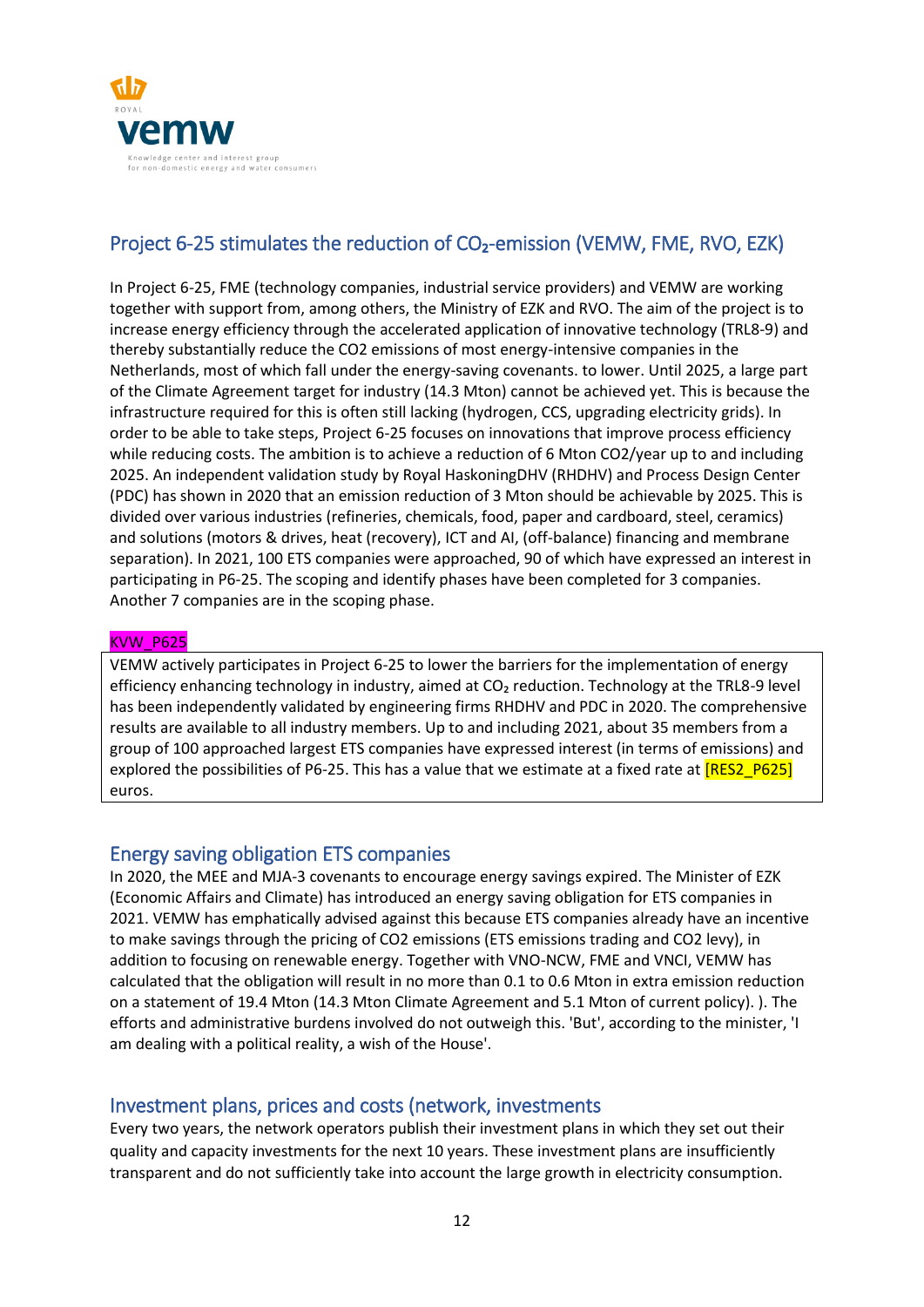

VEMW has given its view on the draft investment plans of the grid managers and has put forward methods to increase the transparency of the grid managers. "By deploying VEMW, in collaboration with other representative organisations, the grid operators have indicated that they want to involve stakeholders earlier and better in the development of at least the scenarios of the following investment plans. This should lead to grid managers taking better account of the demand for infrastructure from the market," said Tom Strengers, advisor to VEMW. "Our view has also led to concrete improvements in transparency, among other things through improved graphic imaging from Liander. Our contact with ACM has resulted in Enexis publishing its financial figures in its investment plans from now on, which will lead to more insight into the efficiency of Enexis." In the coming period, VEMW will strive to strengthen the position of representative organizations of grid users in the decision-making process regarding the investment plans, so that it can better represent the interests of electricity consumers.

# Carbon Capture and Storage

The SDE++ decision shows that Carbon Capture and Storage (CCS) is one of the most efficient methods for industry to reduce a significant part of its CO2 emissions in the short term. Last year, VEMW wrote a position paper in which the preconditions are identified for exploiting the full potential of CCS. Tom Strengers, policy advisor at VEMW: "One of the limiting factors was the cap in the SDE++ on CCS for industry of 7.2 Mton. The position paper was shared with the ministry and this influenced the decision to increase the cap by 2.5 Mton. This has reduced the race between companies that want to claim this subsidy and more companies can effectively reduce their CO2 emissions. In addition, the European Commission plans to facilitate the CCS by, among other things, adding more transport modalities in the EU ETS. The Commission is also considering issuing negative emission allowances for Bio Energy CCS and Direct-air CCS. VEMW will remain involved from IFIEC and provide input on the design of these proposals."

### KVW\_CCS

Increasing the cap on CCS by 2.5 Mton in the SDE++ will allow more companies to lay claim to the SDE++. For companies that qualify for subsidy via the SDE++, VEMW has calculated a value based on the extra potential for CCS times the difference in costs with the 2nd sustainability option for heating, an E-boiler, [€/ton] times the contribution of VEMW to this file and that will be divided equally among the parties likely to apply CCS. We calculated the result for [company] on [RES2\_CCS].

# Electrification roadmap (CESSes, front runners, TIKI/MIEK/ Steering Committee Extra Assignment)

In the past year we have been busy in the Netherlands on making the CO2 reduction target more concrete. This reduction target has been made concrete on the basis of various reports in which VEMW has contributed, such as the Electrification roadmap, the Steering Committee Extra Task and the TIKI (Taskforce Infrastructure Climate Agreement Industry).

These reports set down the potential for electrification, the expected additional demand for electricity and the preconditions for realizing the demand for electrification, hydrogen and CCS. The industry has further elaborated on the total task in the CESSes (Cluster Energy Strategies), overseen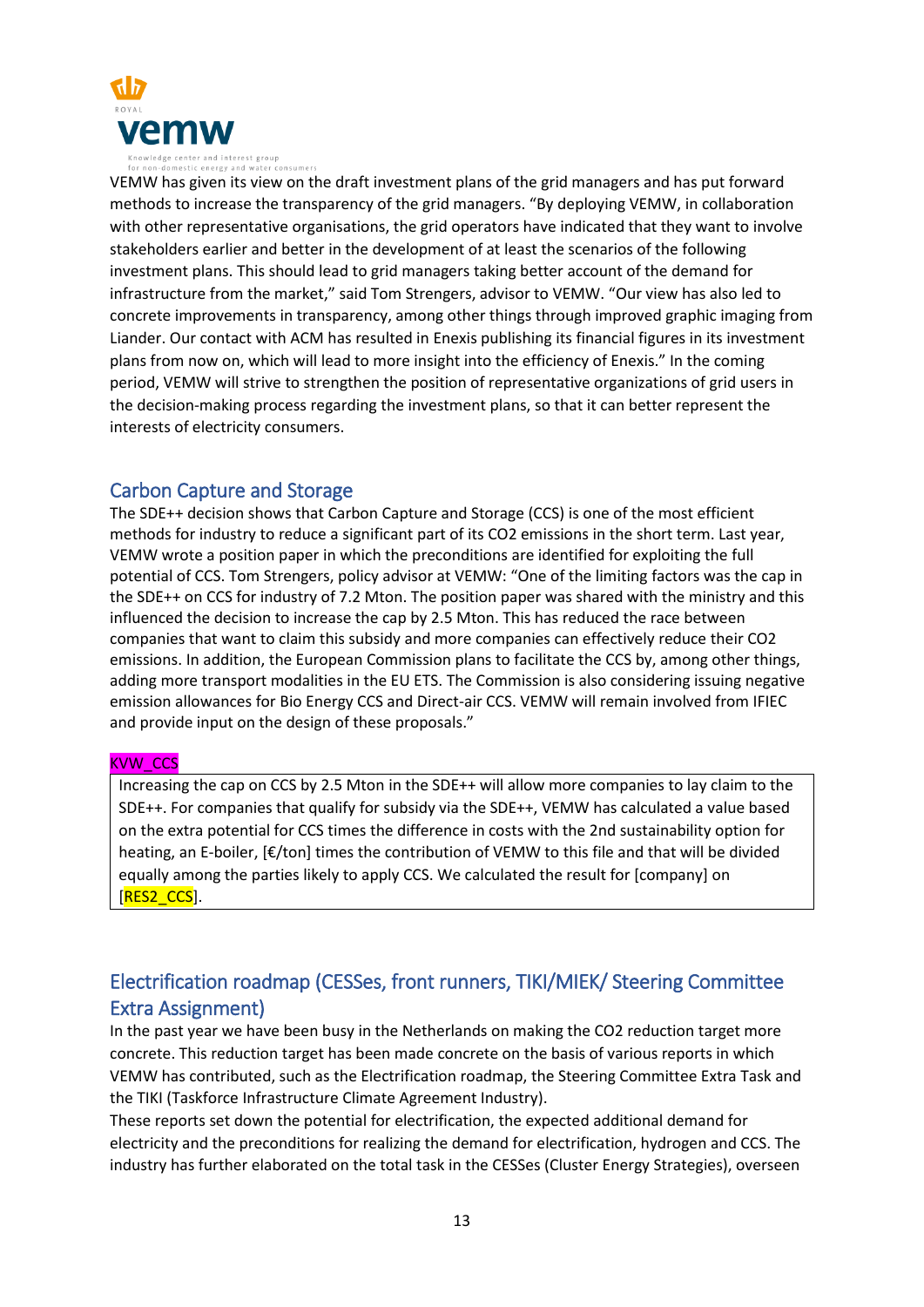

from the frontrunners' meeting, which is chaired by our chairman Gertjan Lankhorst. This has resulted in plans to rapidly reduce large amounts of CO2 emissions. Many of these plans are conditional on infrastructural projects and VEMW tries to boost these projects from the PIDI (Programme Infrastructure Sustainable Industry) and the MIEK (Multi-year Program Infrastructure Energy and Climate), so that failure to achieve the objectives will not affect the industry. lie. At the end of 2021, it turned out that reality is highly subject to change. "Next year many of the plans will have to be revised," says Strengers. "The reduction targets have been tightened up to 55% in the coalition agreement and the European Climate Act, and these proposals from, among others, Fit For 55 already largely define the method by which this must be done. That is why VEMW is involved in tightening up the Extra Assignment and in the CO2-free flex working group, because the energy supply is a crucial precondition for industry to become more sustainable."

# Platform Sustainability Industry (VEMW, RVO and FedEC)

VE VEMW has set up and set up the Platform for Sustainability Industry (PVI) in collaboration with RVO and FedEC. NVDE also joined in 2021. The next step is the realization of a website, which should grow into a platform where industrial companies can exchange knowledge and experiences about the reduction of CO<sub>2</sub> emissions through energy conservation, electrification of heat demand and application of new energy carriers such as hydrogen. They receive technical, economic and legal support. For specific questions, an expert team is ready to deal with questions personally. If the required knowledge is not available in-house, the question is distributed within the network of consultants, installers, contractors, branches and governments.

### KVW\_PVI

The bundled information, knowledge and expertise on the website [www.verduurzamingindustrie.nl](http://www.verduurzamingindustrie.nl/) gives [company] a fixed added value of [RES2\_PVI] euros.

## Indirect cost compensation

Electricity producers fall under the EU ETS and pay extra  $CO<sub>2</sub>$  costs for their production. These are passed on in the electricity price. The European Commission allows member states to grant compensation to EU ETS companies that consume a lot of electricity and are sensitive to the leakage of activities (carbon leakage). This prevents them from paying double for  $CO<sub>2</sub>$  through their own emissions and the purchase of electricity. In 2020, VEMW has committed itself to the Indirect Cost Compensation (IKC) scheme. Partly at the insistence of VEMW, the Netherlands also made use of the Indirect Cost Compensation scheme in 2021 to compensate for this. However, the scheme is under pressure and is even in danger of disappearing due to a political agreement in the Climate Agreement. In our view, this is unjustified, because the regulation is of great importance for the competitive position of the energy-intensive industry. The scheme can actually be used to stimulate electrification, a crucial sustainability route for industry, by compensating indirect CO<sub>2</sub> costs. Further electrification contributes to making the electricity mix more sustainable, so that the scheme will automatically become redundant by 2030. VEMW discussed this several times with the Ministry of Economic Affairs and Climate Policy in 2021 and will continue to work on this. Also European, in order to achieve a level playing field.

Unfortunately, the budget of the scheme has been reduced from 179 million euros (2020) to 80 million euros (2021). This amount will be divided among the – amended list of – carbon leakage sectors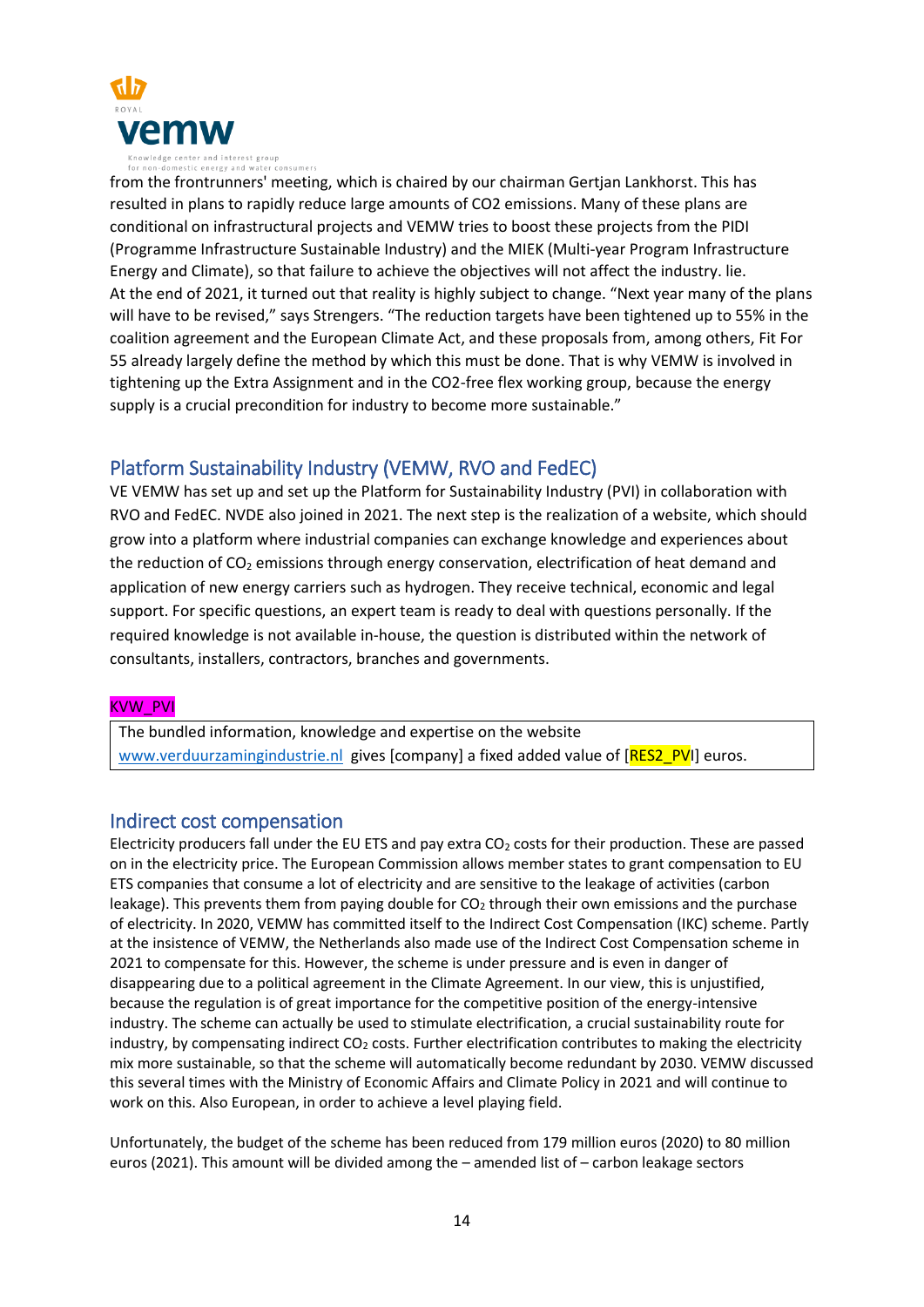

(processes) that are entitled to this. This partly covers the increased price of  $CO<sub>2</sub>$  emission rights for the companies that are allowed to make use of this scheme.

# SDE<sup>++</sup> incentive scheme for industry emissions reduction

The new, expanded Sustainable Energy and Climate Transition Stimulation Scheme (SDE++) has been in force since 2020. In addition to stimulating renewable energy (wind, sun, biomass, geothermal energy, hydropower), SDE++ now also focuses on stimulating the use of CO<sub>2</sub>-reducing technologies in industry. By subsidizing the unprofitable top (ORT) of sustainable technologies, SDE++ focuses on cost reduction and scaling up. By broadening the scheme, instead of just the supply (renewable energy production), the demand for sustainable energy ( $CO<sub>2</sub>$  reduction end user) is now also stimulated. This is happening specifically for three new categories of electrification: heat pumps, electric boilers and green hydrogen production. In addition, a maximum of 9.7 Mton in  $CO<sub>2</sub>$  emissions is eligible for an SDE++ subsidy for Carbon Capture and Storage (CCS), which currently has the smallest unprofitable peak for emission reduction.

Senior policy advisor Jacques van de Worp: "With the Climate Agreement, VEMW has committed itself to a switch from supply to demand stimulation. Stimulating demand enables growth in the supply of renewable electricity and reduces costs. In total, the government has released a budget of 5 billion euros for 2021 (one round). The aim of VEMW is to improve the three new SDE++ categories and make them more in line with the end user's practice. Because the SDE<sup>++</sup> works on the basis of a technology-independent tender (euro/ton CO2 avoided), the subsidy applications with the smallest subsidy amount per tonne are awarded first. As a result, the more expensive technologies do not come into play when the subsidy pot is over demanded."

The costs of designated industry categories, such as electrification and CCS, can be reduced if the government addresses the right barriers. VEMW has drawn the attention of the Ministry of Economic Affairs to the loss of free ETS rights, which occurs when gas (scope 1) is replaced by electricity (scope 2) in some cases. In addition, the costs for upgrading the electricity connection are not included in the SDE++ and there is no compensation for the double transport costs (gas and electricity) that have to be paid with some technologies. VEMW also argues for an increase in the number of subsidisable operating hours for electric boilers and hydrogen production. In the 2021 round, the set limit of 2,000 operating hours has been increased to 3,000 hours in order to further stimulate large-scale electrification and the associated  $CO<sub>2</sub>$  reduction. This limit has now been increased to 4,200 hours in the SDE<sup>++</sup> round 2022.

### KVW\_SDE

Every industrial company can make use of the SDE++ subsidy. The calculated result of our efforts for [company] is based on avoiding a part (5%) of the company's CO2 emissions and the CO2 price (50€/ton), of which we attribute 10 percent to our efforts. We have calculated the result of our efforts on [RES2\_SDE].

# Electrification of the industry (e-boiler/heat pump)

Electrification of the heat demand in industry, a demand that is traditionally covered by the use of natural gas, is an essential solution route for decarbonisation. This is especially true for steam and hot water needs below 250 degrees Celsius, as is typical in the food industry and paper and board production processes. Technologies are already available on TRL 8-9 that can be used in this way,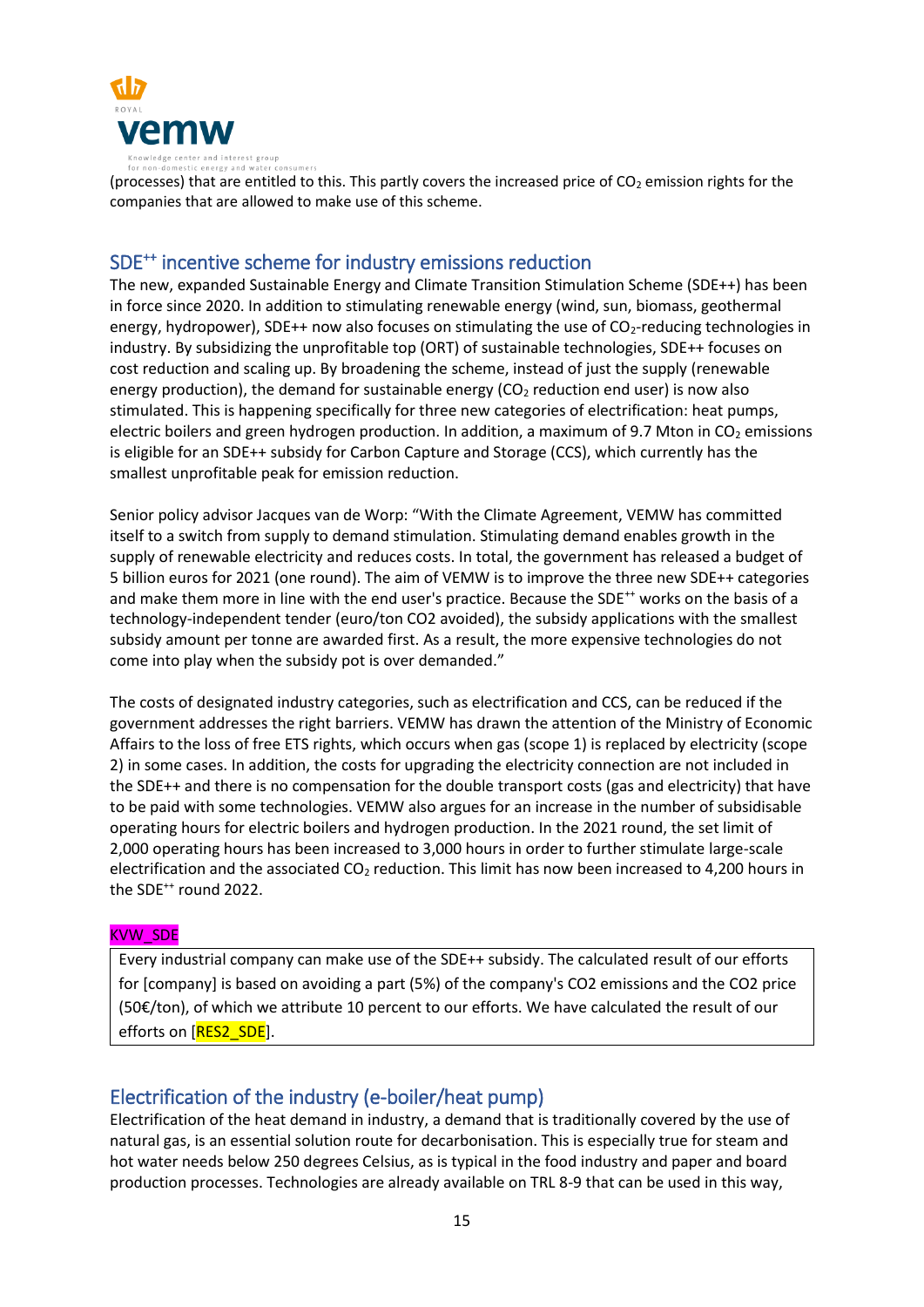

such as the hybrid boiler (electricity and gas), the electric or e-boiler and the heat pump. These solutions will have an unprofitable top in 2021 that must be covered by stimulation (SDE++). In addition, a switch from natural gas to electricity almost always requires a reinforcement of the electricity connection. The available connection and transport capacity is often a bummer. In 2021, the trend has emerged to partially electrify the heat requirement, to gain experience with this and to reduce costs through the option of arbitrating between the gas and electricity prices on the market. Particularly in the energy transition period, this can offer interesting opportunities with an increase in price volatility.

#### KVW\_BoiWP

EMW has organized a number of information meetings on electrification. In addition, a great deal of information has been made available via the Platform for Sustainability Industry and VEMW has requested practical space for electrification solutions in industry in the SDE++ incentive scheme. For this we determine a fixed membership benefit **[RES2\_Boiler\_WP]** euros.

## Hydrogen as a low-carbon molecule for industry

In the transition to a low-carbon energy supply, we cannot suffice with electrons (electricity), but molecules are also needed as raw materials and energy carriers. Green gas already exists, often produced from biogas, but the potential of hydrogen is many times greater. It can be produced on a low-carbon basis from natural gas, where the  $CO<sub>2</sub>$  is captured and stored in the subsurface (CCS) or reused (CCU). We call that blue hydrogen. And it can be produced green by using renewable electricity to split water into hydrogen and oxygen (electrolysis).

In 2020, VEMW has drawn up a hydrogen position paper to outline a framework and preconditions for supply (generation, transport, storage, use) and market forces (marketplace, exchange, certification). In 2021 we introduced the interests and wishes of the industry in an interdepartmental Cross Sectoral Working Group on Hydrogen (CSWW). This working group provided the input for a National Hydrogen Program (NWP) that should outline a policy framework and a framework for the development of a European (regional) hydrogen supply.

# $CO<sub>2</sub>$ -free flexibility – position of the industry

VEMW contributes to the development of a well-considered policy to ensure that sufficient CO2-free flexibility is available in the system in a timely manner to safeguard the reliability of the grid at an effective cost. A study into the potential of different sources of CO2-free flexibility has been carried out by Aurora and forms the basis for policy that is still to be developed. VEMW monitors that, where research does not do this enough, the various sources of flexibility are treated equally, including demand-side management. Policy developments should enable the value of flexibility in consumption processes to be cashed in and lead to more efficient imbalance costs. In the coming years, as a result of the elaboration of the various policy options, this file will acquire a high value for providers of flexibility.

### KVW\_CO2flex

VEMW estimates the value of preventing an increase in imbalance costs at **[RES2\_CO2flex]** euros for [company].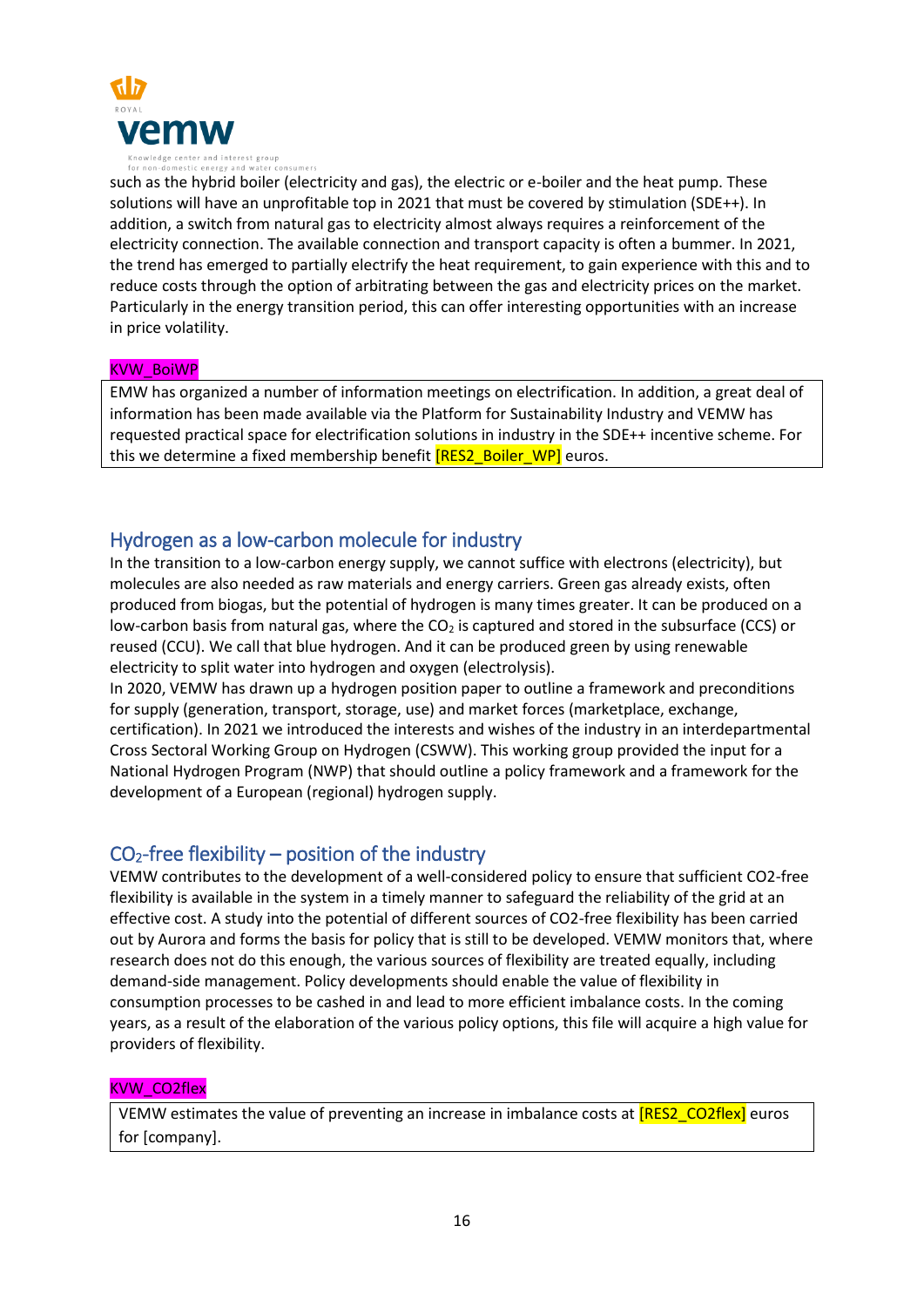

### Infrastructure networks

Every two years, the network operators publish their investment plans in which they set out their quality and capacity investments for the next 10 years. These investment plans are insufficiently transparent and do not sufficiently take into account the large growth in electricity consumption. VEMW has given its view on the draft investment plans of the grid managers and has suggested methods for the grid managers to increase their transparency. "By deploying VEMW in collaboration with other representative organisations, the grid operators have indicated that they want to involve stakeholders earlier and more effectively in the development of at least the scenarios of the following investment plans. This should lead to grid managers taking better account of the demand for infrastructure from the market," says Strengers. "Our view has also led to concrete improvements in transparency, for example through improved graphical imaging from Liander and our contact with the ACM has resulted in Enexis publishing its financial figures in its investment plans from now on, which will lead to more insight into the efficiency of Enexis. ." In the coming period, VEMW will strive to obtain a stronger position with regard to the investment plans, so that it can better represent the interests of energy users.

### Tom Strengers, Policy advisor energy **'The manufacturability problem is the next challenge'**

'2021 was dominated by ambition and the associated problems. The European Union and the cabinet have raised the targets for CO2 reduction to 55 percent and propose methods in the Fit For 55 package and the coalition agreement to achieve this reduction, while only taking limited account of the limitations. ACM calls this the manufacturability problem. Personnel is difficult to obtain, prices for energy and raw materials are high and bureaucratic processes often delay unnecessarily long. This has ensured that the network operators frequently indicate that the networks are filling up and that there is little they can do about this. Despite the fact that the consequences of the energy transition could be anticipated in advance. As a result, sustainable energy production cannot be connected and companies cannot reduce their CO2 emissions.

From 2022 we will learn how to deal with the manufacturability problem and how to reduce it. It will be a year of solutions. How are we going to achieve sufficient hydrogen, the network and the market organisation? How do we ensure that the congestion problem does not take over and unnecessarily hinders companies? How can we ensure that CO2 emissions can be drastically reduced through CCS? Last year I became acquainted with the entrepreneurial spirit and innovative power of Dutch industry. Emission reduction is the next business case that can be achieved and the manufacturability problem is the next challenge. VEMW likes to think along in solutions around the manufacturability problem.'

# **HEAT**

# Heat decoupling: does Heat Act 2.0 lead to utilization of the potential?

By disconnecting that heat, residual heat from industrial companies and data centers can be a source for other parties to make their heat supply more sustainable in order to avoid the use of natural gas. Consider, for example, the heating of homes, offices, hospitals or glasshouses. This is usually done via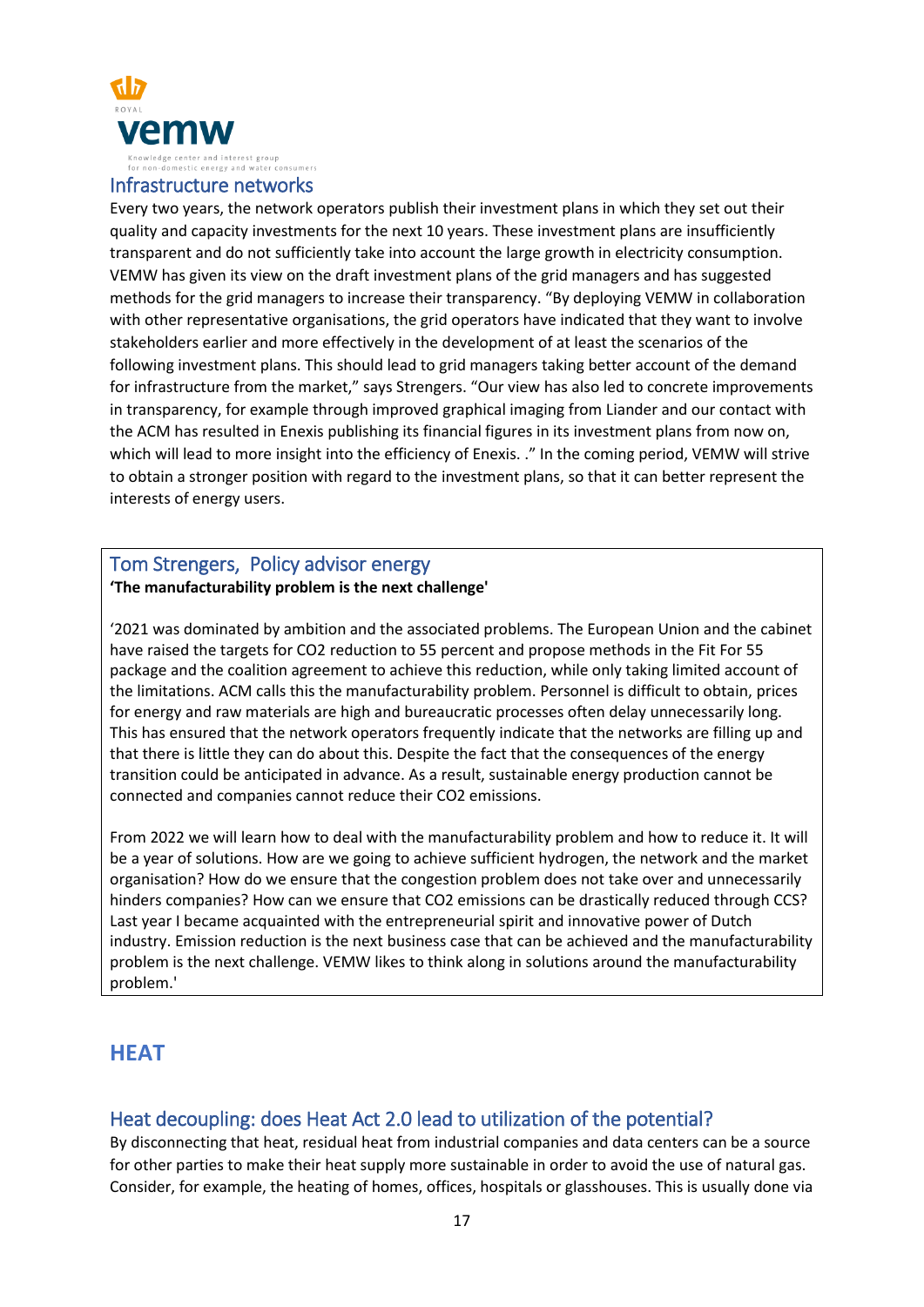

a local heat network. This heat-disconnection facility is regulated via the Heat Act, which was revised in 2021 in a Heat Act 2.0. The main focus was on removing bottlenecks, especially for protected customers (connection <100 kW). VEMW has asked the Ministry of Economic Affairs and Climate to draw attention to the fact that the decoupling potential will not simply be used under the intended Heat Act 2.0. This is because a number of important bottlenecks are not identified and/or not resolved: the organization of the uncoupling chain with unequal players (size, knowledge, expertise and interests), a lack of market incentives, a diversity of situations that require customization and inflexibility when it comes to the principles for investments, cost and revenue allocation and allocation of the climate benefits (emissions [rights]) in the chain (scope 1 and 3). In 2022, the Heat Act 2.0 must be passed by parliament. VEMW remains committed to increasing the potential utilization of heat decoupling, now and in the future.

### KVW\_WaUit

VEMW made efforts in 2021 to map out the bottlenecks with regard to heat decoupling and to address them at EZK. For the large energy users with significant decoupling potential, we value our efforts at a fixed amount of **[RES2\_WarmteUit]** euros.

# Jacques van de Worp, senior policy advisor energy

**'The energy transition is gaining momentum'** 

'After the Climate Agreement became a fact in 2019 and many new initiatives and partnerships were created in 2019 and 2020, 2021 can be characterized as the year in which the implementation of the Climate Agreement was taken seriously. We saw an oversubscription of the SDE++ stimulus budget of EUR 5 billion by no less than EUR 7 billion (applications for EUR 12 billion). It was also a year with an increasing number of inspiring examples of energy saving and electrification in industry, which not only looked at the business case of, for example, an electric boiler, but also the possibility to reduce energy costs by flexibly switching between the use of electricity. (e-boiler) and gas (CHP or steam boiler). This will be an important trend for the coming years in preparation for hydrogen and CCS.'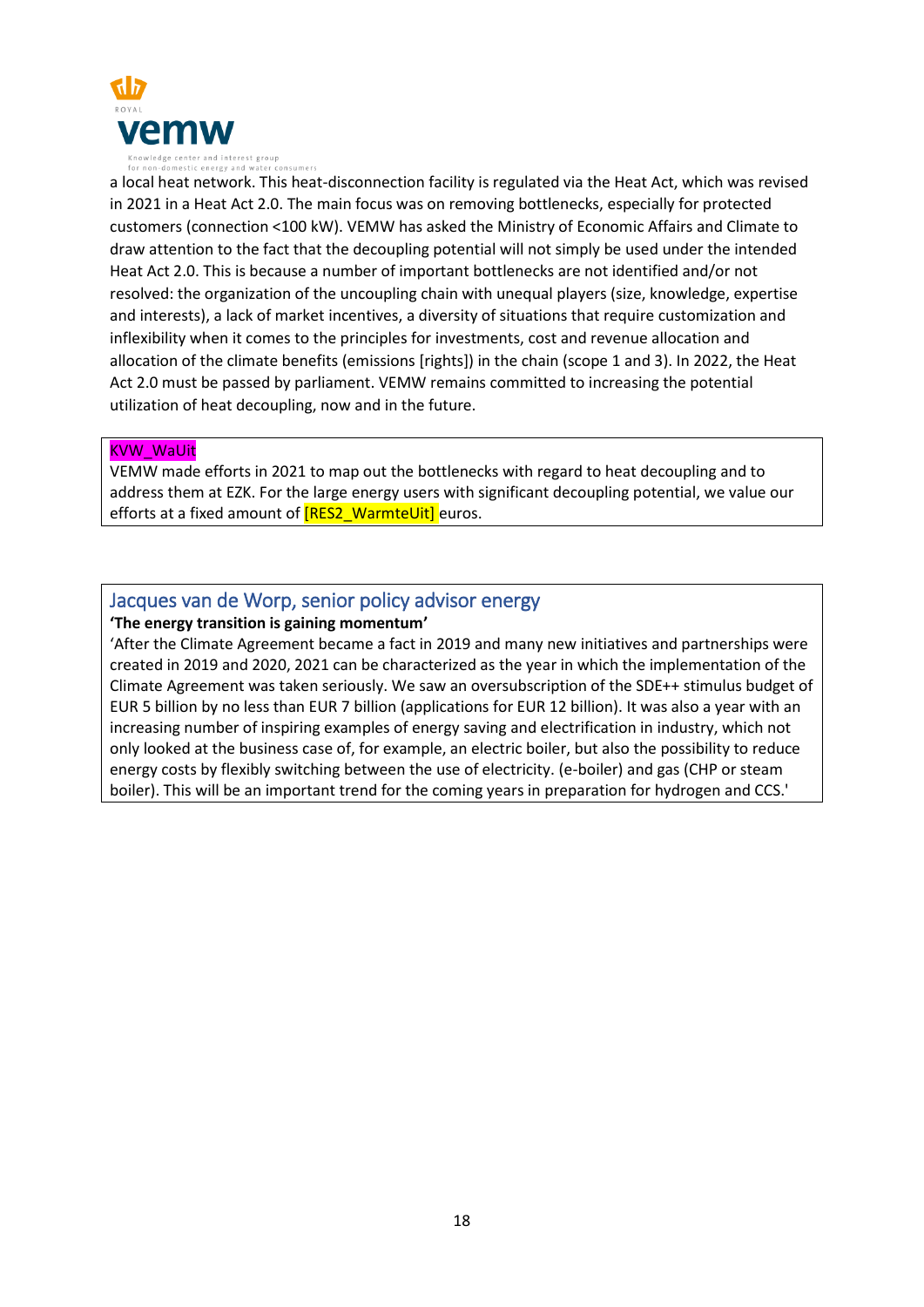

# **Electricity**

# Energy act 1.0

VEMW contributed to the draft legislative texts for the Energy Act 1.0 on several occasions during 2021. In doing so, VEMW has focused on, among other things, the prevention of unnecessary obligations and avoidable administrative burdens for affiliates. We also argued for broadening the options for having sufficient connection capacity available in good time, for greater transparency in the event of transport shortages and for the sector's involvement in the drafting of new regulations. We have campaigned against the erosion of the rights of the affiliates as a solution to the current capacity shortage on the electricity grids. We also argued in favor of drawing up a legal framework for hydrogen. The law will be sent to the House of Representatives at the end of 2022: the final law is expected at the end of 2024

# View of the regulation of the transmission system in the Energy Act: system at sea

In response to a memorandum on the proposed regulation of the offshore grid, VEMW explained why financing the offshore grid from general resources is permitted. At the same time, we expressed our support for the initiative to use the offshore grid to make large-scale consumers at sea (drilling platforms) more sustainable.

# Generation and Load Data Provision Methodology

The Generation and Load Data Provision Methodology (GLDPM) includes an obligation for connected parties to provide additional data to the network operator with regard to their expected electricity consumption and generation. VEMW is directly involved in the design of these regulations. On behalf of large-scale consumers, we argue for an efficient scheme in which purpose limitation (the exclusive use of information for the previously intended purpose) and cost-effectiveness for the implementation of the GLDPM obligation are leading.

## KVW\_GLDPM

VEMW opposes an ineffective obligation to participate in GLDPM for connected parties with a connection smaller than 20 MW. When considering lowering this limit value, VEMW advocates an analysis of the added value of the information obtained. For affiliates, we estimate the value of preventing ineffective lowering of the limit value to be equal to the implementation costs. We estimate the avoided costs for the connection(s) of [company] at a value of  $[RES2 \text{ GLDPM}]$  euros.

# Position paper flex by VEMW and TenneT

VEMW has drawn up a joint Position Paper Industrial Flexibility with TenneT, thereby positioning flexibility in industrial processes on various policy agendas. This is the design for removing obstacles to the provision of demand-driven flexibility. This leads to two advantages for consumers: offering flexibility is facilitated and a more level playing field means that the most efficient source of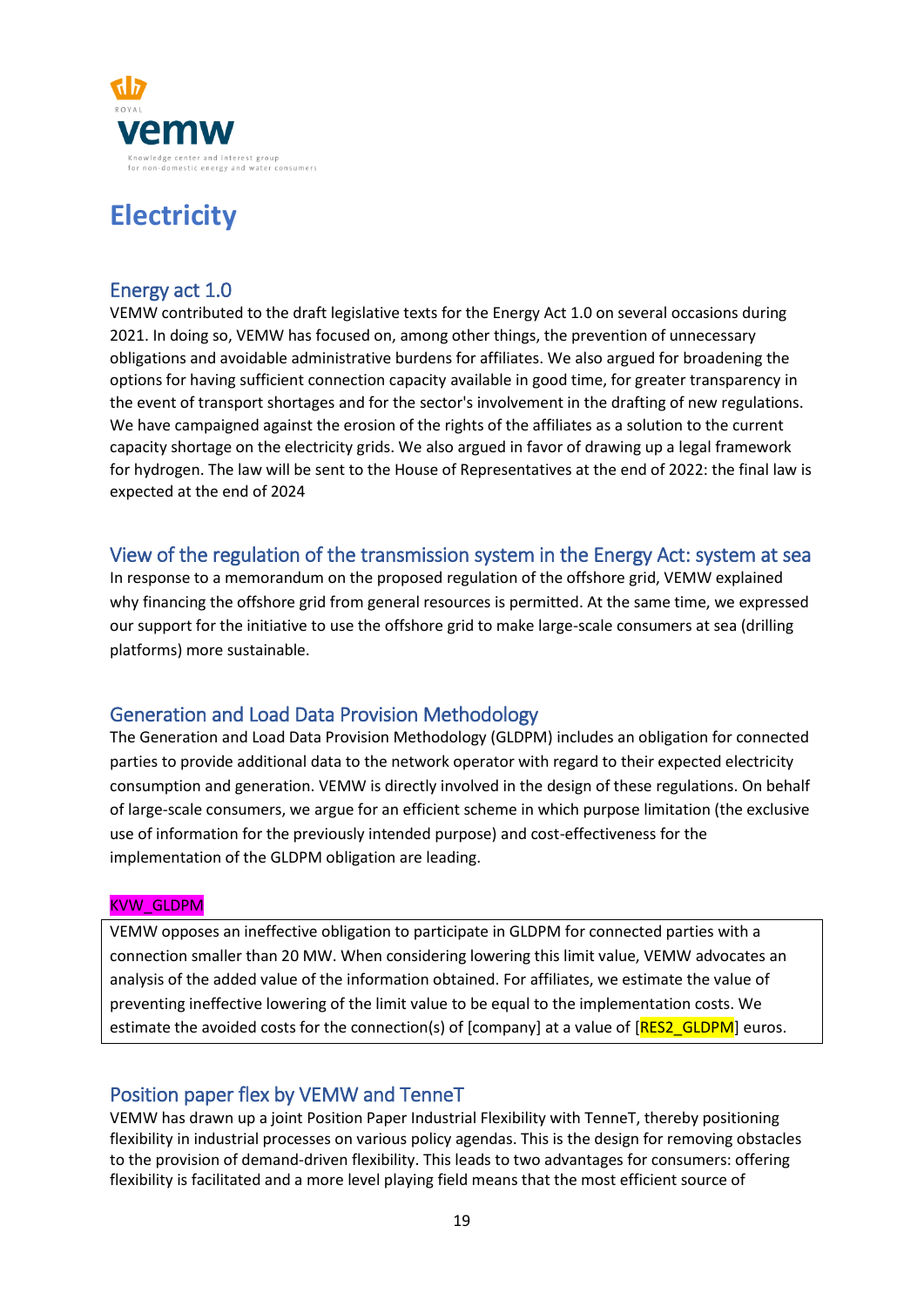

balancing energy is used. Policy developments should enable the value of flexibility in consumption processes to be cashed in and lead to more efficient imbalance costs. This file will have added value, especially for individual affiliates who offer flexibility through relaxed product requirements and better market information.

### Rate system

VEMW has committed itself to revising both the small-scale and large-scale consumption tariff system. In the context of the KV rate system, we have represented the importance of social multisites in particular, which occasionally have connections that fall into the KV rate category. With regard to the GV rate system, we argued for a minimal effect on the market. The kW-max and kWcontract rate carriers are currently an obstacle to unlocking flexibility from demand-side management. This is in contrast to flexibility from production units, which do not have to pay these rates. A code change proposal is expected at the end of this year.

# Balancing platforms

The input from VEMW and IFIEC contributed to the ACER decisions, which lead to a more effective operation of the trading platforms for aFRR, mFRR and imbalance netting. In VEMW's opinion, both the decision taken and the contribution made here contribute to a more efficient use of the sources of balancing energy available in Europe and thus to a reduced increase in balancing costs. As a customer, you will see this reflected in a reduced cost increase of the service that your BRP provides for [company]. The value of this file strongly depends on the price at which your BRP performs the balancing service for you

### KVW\_IFIECBal

The estimated value of this file is based on an avoided cost increase at your BRP, because the caused imbalance can be resolved more efficiently. Our efforts have resulted in an estimated added value of [RES2\_IFIECBal] euros for [company].

## Tariff decision Stedin

Together with Energie Samen, (Energy Together) VEMW has lodged an objection against Stedin's tariff decision for 2021. In that decision, an increase of 150 to 180 percent was established for the additional length of the cable for a new connection to the medium-voltage grid. We suspected that this increase partly compensated for erroneously low rates in the past. The justification for this cost increase could not be traced back to market parties. In the objection procedure, ACM decided that Stedin's cost increase was sufficiently substantiated, on the basis of documents submitted to ACM by Stedin. This substantiation has remained confidential during the objection procedure and has not been shared with VEMW. We have not appealed, partly because this substantiation would probably also have remained confidential on appeal.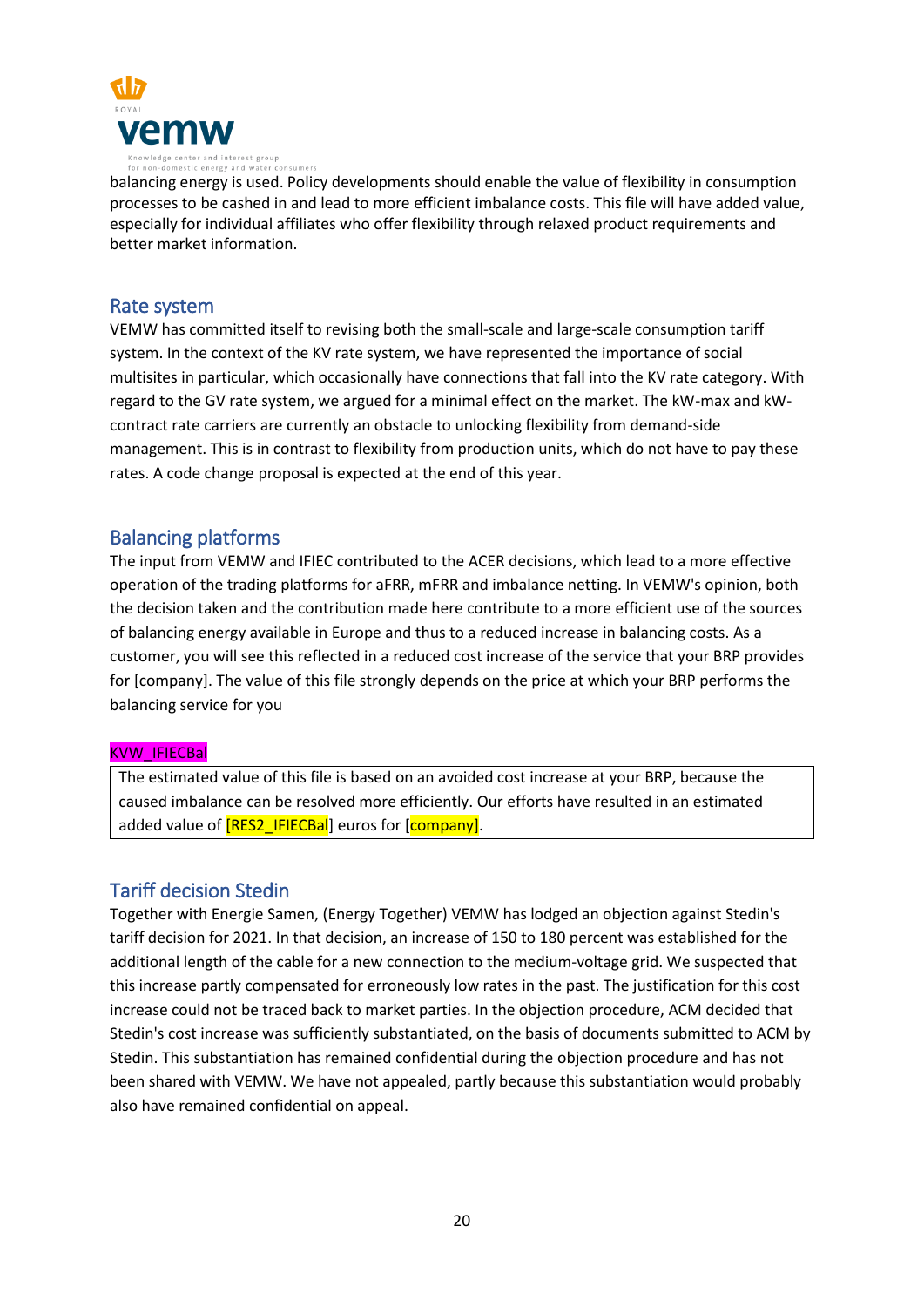

### Risk preparedness plan

From the European Union, each Member State is obliged to draw up a risk-preparedness plan for electricity for national and regional crisis situations. In this plan, risks to national and regional crises are identified. In addition, a governance structure and procedures are drawn up to be implemented at the time of a possible crisis and a process for preparing for a crisis. This plan is important for energy users, because security of supply is becoming a greater challenge due to the consequences of increased input of sustainable power into the grid and the risk of a Dunkelflaute (i.e. period during which no electricity is generated due to lack of sunshine and wind). The opinion of energy users must be taken into account because a crisis must not lead to another crisis because factories are forced to shut down in an unsafe manner. Even when recovery is made after a crisis, this must be done in an efficient manner, taking into account the social costs. Large consumers of energy were wrongly not included in the plan and VEMW has argued in favor of doing so in its opinion.

#### KVW\_Risk

The risk-preparedness plan will ensure that major power outages are resolved more quickly. VEMW assumes that its contribution has led to an average of 1 percent less power failure in 25 minutes per year. This is multiplied by the average Value of Lost Load (€/kWh) times the electricity consumption (kWh) times the number of years until the plan is revised. For [company] this results in an advantage of [RES2\_Risk\_Prepardness].

### Congestion management

VEMW is closely involved in the development of new rules on how to deal with scarce transport capacity. In the context of the draft decree on congestion management, VEMW has mainly argued for transparent and measurable decision-making, an unambiguous obligation for (regional) grid operators to perform congestion management and verifiable steps that the grid operator takes before it is allowed to reject a transmission request. We are currently awaiting the final decision of the regulator ACM.

### Network rates

As a representative of interests, VEMW has put pressure on policymakers, regulators and network operators to establish transparent and efficient network costs. We provided critical feedback on method decisions and tariff decisions. The establishment of the method decisions is a lengthy process. We are closely involved in fundamental discussions about the method decisions that determine the tariff methodology from 2022. The pressure of VEMW on the various components of the method and tariff decisions means that costs are viewed more critically and must be motivated more sharply. The real Weighted Average Cost of Capital (WACC) leads to better cost-reflective rates, while a nominal WACC enables grid operators to settle their costs early on from affiliates. VEMW has appealed against the regulator's decision for a 'real WACC plus', whereby ACM opts for a middle course between a real and nominal WACC. VEMW is the only stakeholder that consistently provides input on the method decisions on behalf of consumers. This systematic input has a general dampening effect on the final tariffs. It is estimated that this represents a saving of 1.5 percent of the transport-related costs.

KVW\_Nettar\_LNB\_RNB\_E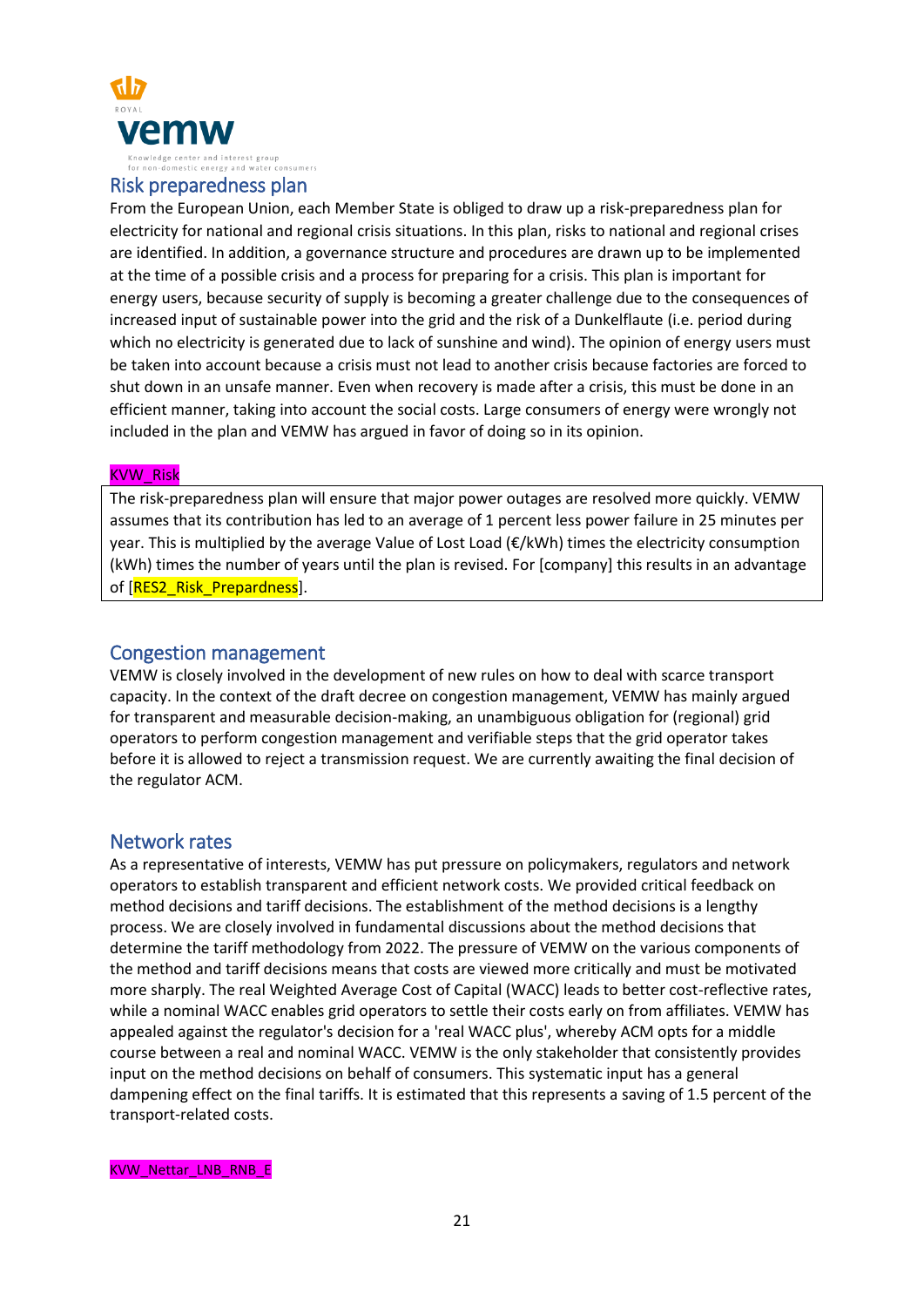

For [company], these results represent a value RES2\_Nettar\_LNB\_RNB\_E euro. Based on your data known to us, it is estimated on which network level you are located. A saving of 1.5 percent is assumed for the costs per tariff carrier, such as contracted capacity or peak capacity. Your total consumption or the estimated value of the relevant tariff carrier is multiplied by this saving.

# Cost benefit analysis

VEMW has responded to the consultation of the Cost-Benefit-Analysis (CBA), which is based on the Ten-Year-Network-Development-Plan. The CBA determines which projects receive European support, based on their contribution to the European energy system. An accurate CBA leads to support for the right projects, which contributes to the efficient use of European funds and an efficient European energy system.

# Market model (Energy Only Model)

During the energy transition, fossil fuels are being phased out and renewable energy forms an increasing part of the electricity supply. With very low ('zero') marginal costs. This could lead to the current 'Energy Only model' no longer being sufficient. This model has pricing based on a merit order of marginal – operational – costs, where the price is set by the marginal power station. For many hours, the price setter is now a gas-fired power station. VEMW has set up an ad-hoc working group from the Electricity Task Force that provided input to the Ifiec Task Force Climate Action Enabling Energy Pricing (CAEEP). The working group and the Taskfoce have come to the conclusion that with the growing share of renewables (in 2030 the Netherlands 70 percent and Germany 80 percent) the volatility in the electricity market (hour, day, week, season) will undeniably increase even further than is already the case. is. However, there will still be sufficient hours per year – certainly until 2030 – with a certain marginal price based on fossil fuels. More worryingly, in addition to the market, all kinds of costs related to transport, taxes and levies and compensation mechanisms differ per EU Member State, so that despite the market there is no level playing field. Policy differences per Member State regarding the use of lignite, coal and nuclear energy also contribute to this inequality. After the publication of the Acer electricity market monitor (April 2022), we will examine how we can act on this file.

# Data security

VEMW has been involved in various processes since 2020 to facilitate the sharing of energy data for energy system processes and data sharing. This was partly due to proposals from VEMW to the energy sector to examine data and data infrastructure. In practice, there appear to be many barriers to sharing data between the various players in the energy system. There are also situations where there are insufficient guarantees for the security of data. Due to a system of agreements about the format and the exchange of data, data, such as measurement data or properties of a connection, must be made accessible safely. In 2021 it was decided to dismantle the current NEDU and to create two completely new organizations: the Market Facilitation Forum (MFF) and an Appointment System Administrator (BAS). The arrangement of the agreement system must, among other things, comply with new European regulations, aimed at making climate and energy targets possible locally. This regulation will be anchored in the new Energy Act (when it comes into force) and agreements on financial transactions (AFM) and data protection (AVG).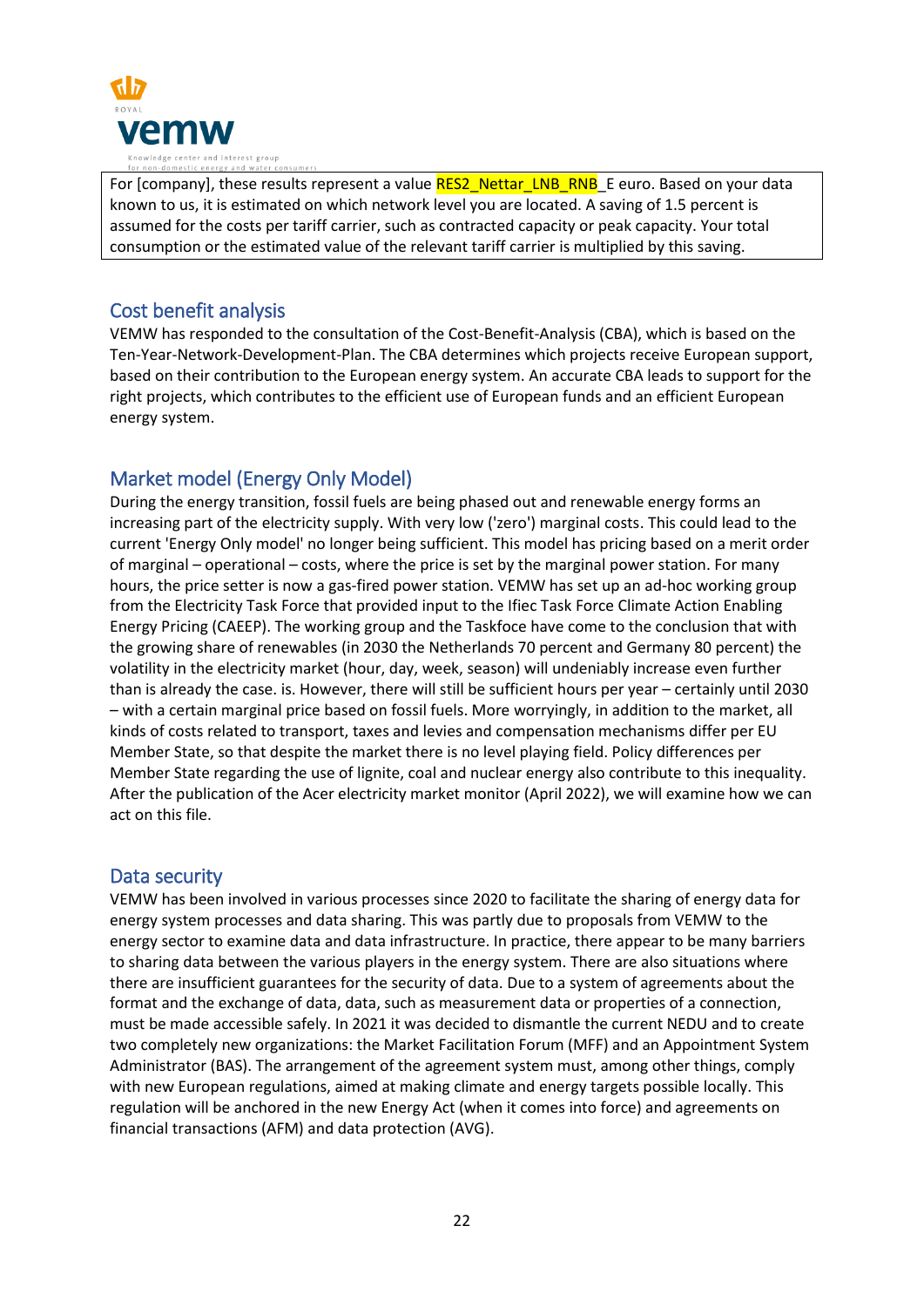

Chiel Bakker, Energy Policy Advisor: "By making metering data available, for example, new services such as price comparisons can be facilitated and, for example, verification of metering data by connected parties can be simplified. Access to the central connection register (CAR) provides direct insight into the correctness of the master data and enables connected parties to verify the data that concerns them." A system of agreements should make it easier to share metering data with third parties and to facilitate verification of metering data by large consumers. To this end, VEMW drew up a data governance issue paper to make the interests of large consumers visible. We argue for a system of agreements that guarantees the legal certainty of affiliates. In addition, a governance structure for the system of agreements has been established. The IT technical systems required for this have been developed since February 2021 and have been operational since 1 April 2022.

# Chiel Bakker, Policy Advisor Energy

### **'Creating legal certainty in a smarter, tighter, weather-dependent energy system'**

'In 2021, a lot of time was spent on preparations to facilitate large-scale consumers in cashing in on the value of their flexibility. We saw – in addition to the explosively rising energy prices – an increasing number of hours with negative electricity prices. Towards 2030, this price volatility is expected to increase further. It is therefore important that large consumers do not experience any obstacles in the regulations if they can and want to organize their consumption processes more flexibly. At the same time, the rapidly increasing congestion on the electricity grids is already confronting large consumers with urgent requests to change their consumption on demand, and parties are looking for legal space to make smarter use of the scarce grid capacity. The boundaries of the regulations surrounding GDSs and direct lines become crystal clear. It also turned out to be a legally turbulent year, in which judgments of the Court of Justice led to a rewrite of Dutch legislation and the power of the independent regulator was confirmed. Due to the many developments and the enormous social pressure, it is important that legal certainty is safeguarded for large consumers, also when solving a grid capacity shortage and creating a smarter energy system.'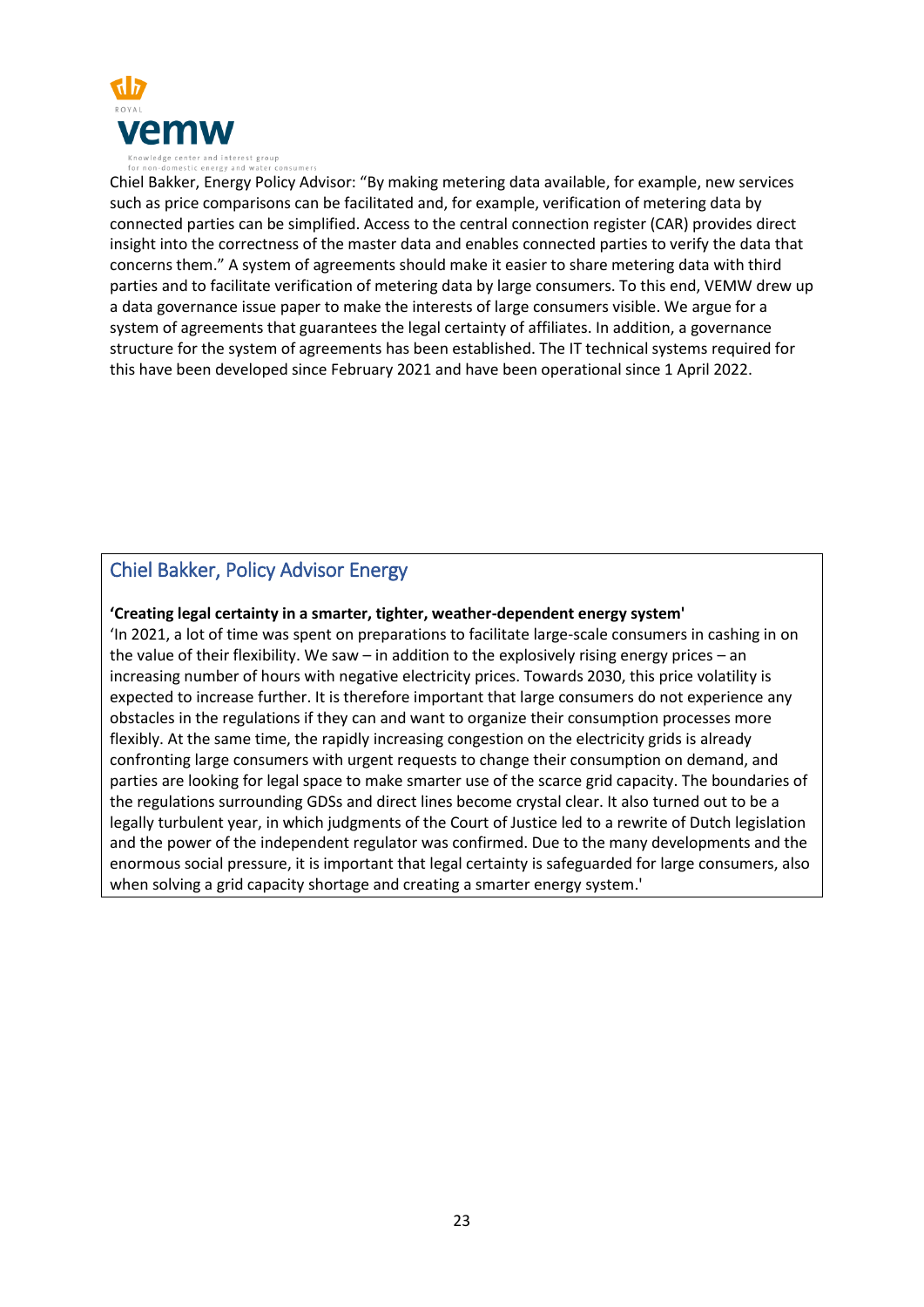

# **GAS**

# Method decisions: basis for the permitted efficient transport costs

The gas transport tariffs have been based on the European Network Code on Tariff harmonization (NC TAR) since 2019. A uniform rate applies for the input (entry) and extraction (exit) of gas from the transport system, the so-called postage stamp rate, with a cost allocation for entry-exit of 40:60. Distance is no longer discounted in the rate, which offers clarity and transparency. In addition to the introduction of virtual interconnection points, the choice for a postage stamp rate has further decoupled the virtual gas market and the physical gas transport system. The aim of this is to promote the functioning of the gas market.

### KVW\_Exit\_LNB

By preventing costs from being passed on to end users, an advantage of four percent on the exit rate was also achieved in 2021 - the last year of the current Method Decision. For the connections of [company] that are directly connected to the national gas network of GTS, the benefit is derived from the annual volume (m3/year) times the energy content (kWh/m3), divided by 8,000 hours of operating time. For  $[comp$  we have calculated the result at  $[RES2$  Nettarieven gas exit LNB] euros.

### KVW\_Exit\_RNB

For the connections made to the regional grid, we estimate the value of our cost allocation efforts based on the annual volume (m3/year) times the energy content (kWh/m3), divided by 4,000 hours of operating time. For [company] we have calculated the result at **[RES2\_Nettarieven\_gas\_exit\_RNB]** euros.

## GTS gas transmission rates continue to rises

A ruling by the Trade and Industry Appeals Tribunal (CBb) has given grid operators, including GTS, more financial scope for the calculation of the WACC capital expense allowance for the period from the current method decision 2018 to 2021. Permitted efficient costs may also be charged to grid users via tariffs. In addition, there is a decrease in calculation volumes due to the reduction in gas extraction in Groningen and the increasing booking of short-term transport capacity by shippers (recognised parties with program responsibility). This led to an average increase in gas tariffs of 8.6 percent in 2019, an average increase of 6 percent in 2020 and 3.7 percent in 2021 ('only' 1.3 percent at the exit points). Thanks to the efforts of VEMW, a maximum tariff effect (advantage) of 2.4 percent on the exit tariff has been achieved. It should be noted that an end user also pays for entry, but he does not see this amount because it has been incorporated into the commodity price by a supplier. This is the reason to keep it out of the calculation.

### KVW\_LNB\_Stijg\_exit

For those directly connected to GTS's national gas network, we have derived the capacity from the annual volume times the energy content divided by 8,000 hours of operating time. This results in an estimated result for [company] of [RES2\_LNB\_Stijg\_Exit] euros.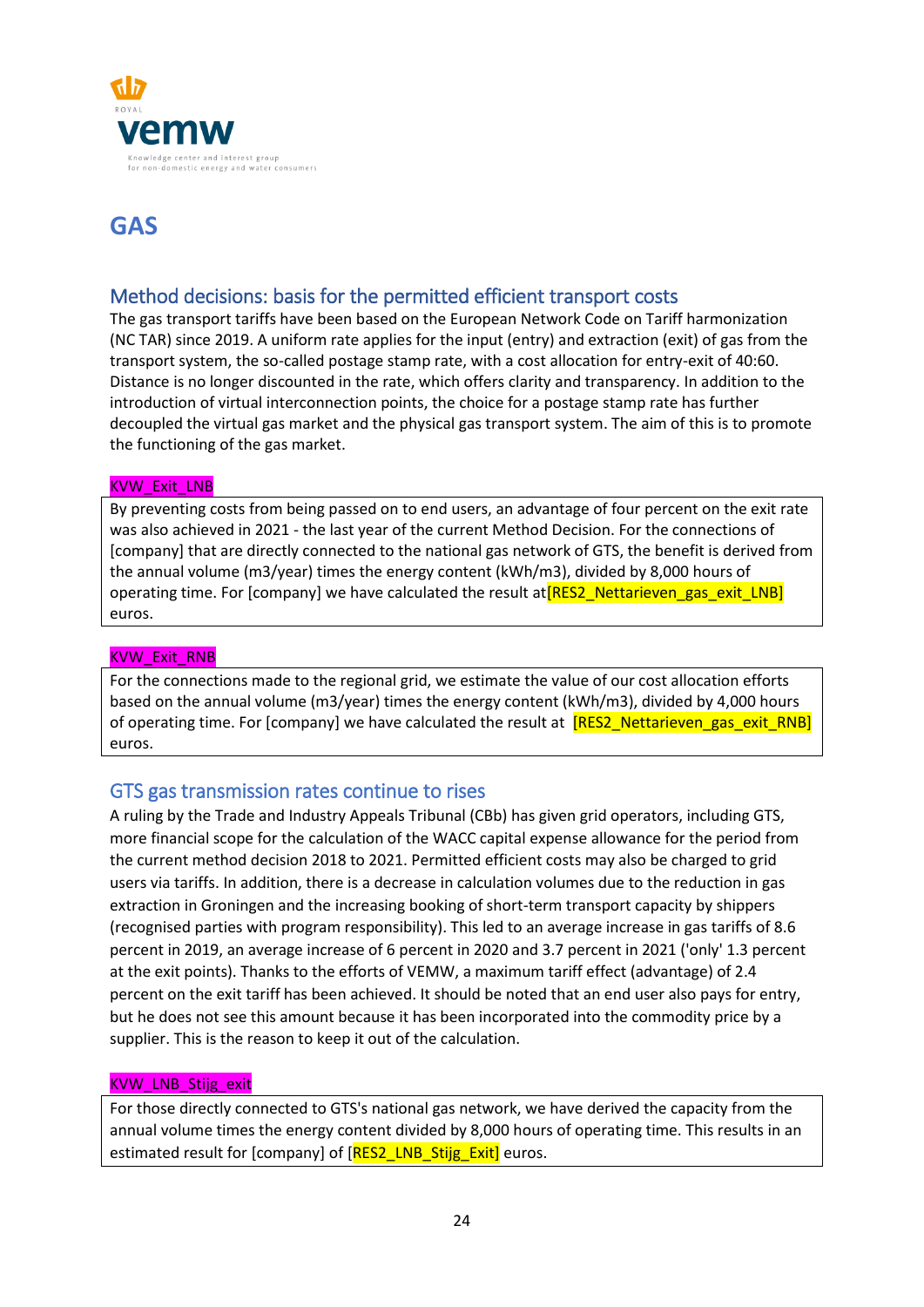

# Companies, connected to regional gas networks alsovsee tariff increases

We also see an increase in costs for the use of the regional gas distribution networks. This is due to the discounting of the costs of the national transmission grids and the decreasing calculation volumes. Companies will use less gas and residential areas will be cut off from gas (existing) or not connected to gas (new). The RNB transmission rates rose by 1.6 to 4.4 percent in 2021. Thanks to the efforts of VEMW, a tariff effect (advantage) of 1.5 percent on the transport capacity-dependent consumption tariff (tavt) has been achieved.)

### KVW\_Nettar\_gas\_RNB

For those connected to a regional distribution network, we have derived the capacity from the annual volume times the energy content divided by 4,000 hours of operating time. This results in an estimated result for [company] of **[RES2\_Nettar\_gas\_RNB]** euro.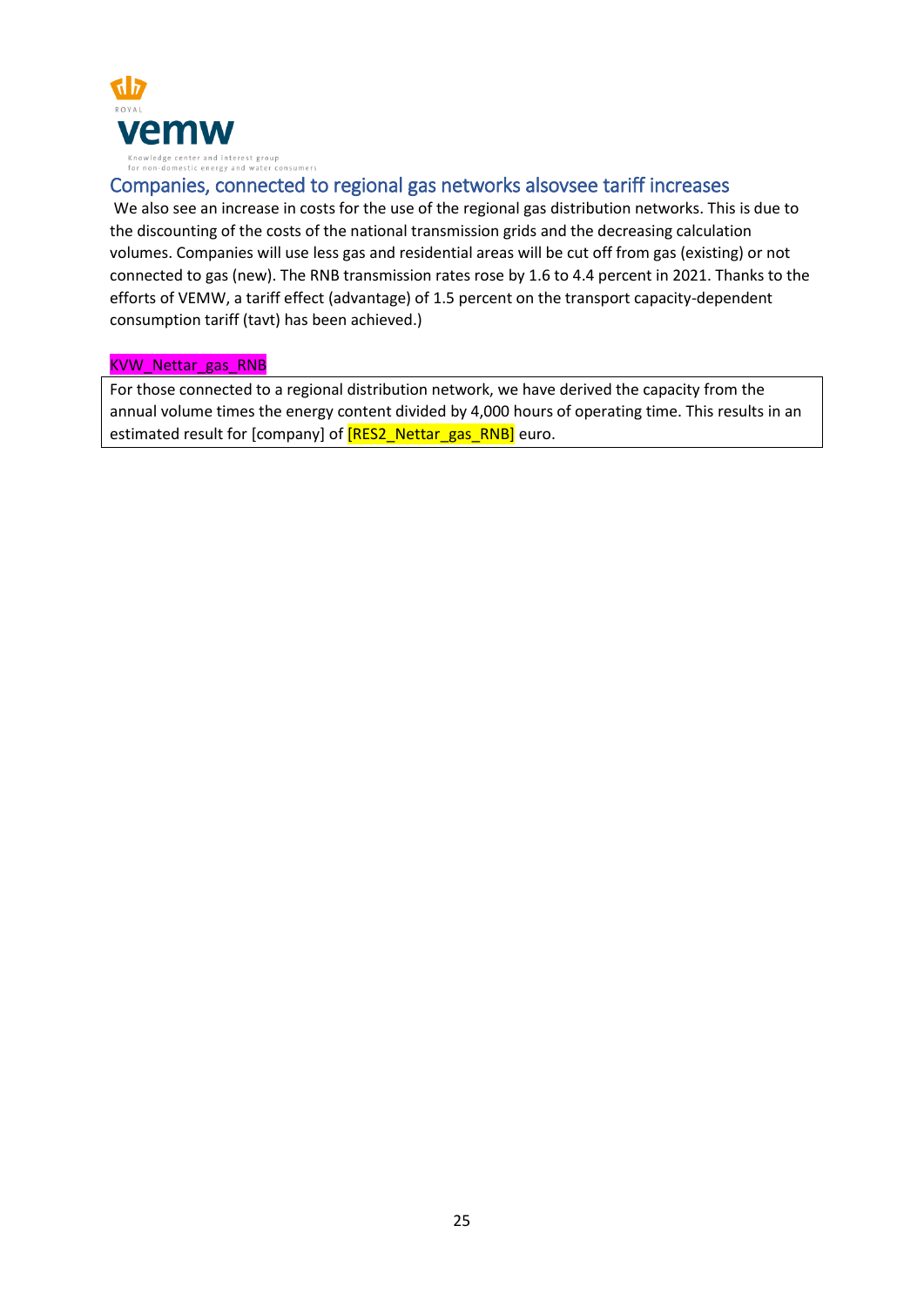

# Administrative Agreement on Water (Bestuursakkoord Water/BAW0

In In 2011, the central government, provinces, municipalities, water boards and drinking water companies agreed on measures for more efficient water management in the Administrative Agreement on Water (BAW). This was necessary because the total costs per year for the management of the water system and the water chain would rise from 7 billion euros in 2010 to 8-9 billion euros in 2020. This would put pressure on affordability and the costs for households and businesses rise sharply. In the run-up to the BAW, the parties have agreed to realize an efficiency gain of EUR 750 million in 2020. In the run-up to the BAW, VEMW pointed out the need for more efficient water management and strongly urged that measures be taken to achieve this. Moreover, in the past ten years we have put a lot of pressure on the implementation of the BAW through contacts with MPs.

The final report will be published in 2021, explaining the results. It appears that the intended efficiency gains have been amply achieved. The final report shows that in 2019 an efficiency gain of approximately 668 million euros was achieved in the water chain and an efficiency gain of approximately 404 million euros in the water system. The total efficiency gain achieved thus amounts to more than 1 billion euros. This is more than the target of at least EUR 750 million per year. Because the target has been amply achieved, the costs for members of VEMW have increased considerably less than would have been the case without the BAW.

### KVW\_Waterk

Based on your share in national (business) drinking water consumption and the efficiency gain of 1 billion euros, we have calculated that we have reduced [company]'s water bill by [RES2\_Waterketen] euros per year.

# Water profiles for better decision-making in the event of an impending water shortage

Following the evaluation of drought in 2018 and 2019, VEMW has proposed the creation of a new instrument: the water profile. A water profile provides insight into the water interests of an industrial water user. Basic data about the water use of an industrial company is presented in a well-organized way in a specially designed template. This concerns, among other things, the type of water that is used, the origin of this water, the intake pattern of water throughout the year and the sensitivity to disturbances in the supplied water for various parameters (eg salinity). It also indicates whether a backup facility is available. Any chain effects are also mentioned. This could include effects on the electricity grid and on the supply of products and water to other companies

In 2021, a pilot was carried out in the western port area of Rotterdam on behalf of the Ministry of Infrastructure and Water Management. VEMW was closely involved in this as a member of the steering committee. The pilot turned out to be successful: the water profile contributes to providing insight into the water interests of the industry and thus to the quality of decision-making in times of (imminent) water shortages. The results show that this new instrument can efficiently lead to better information provision and decision-making about measures in the event of an impending water shortage. In 2022, this new instrument will be applied in all freshwater regions.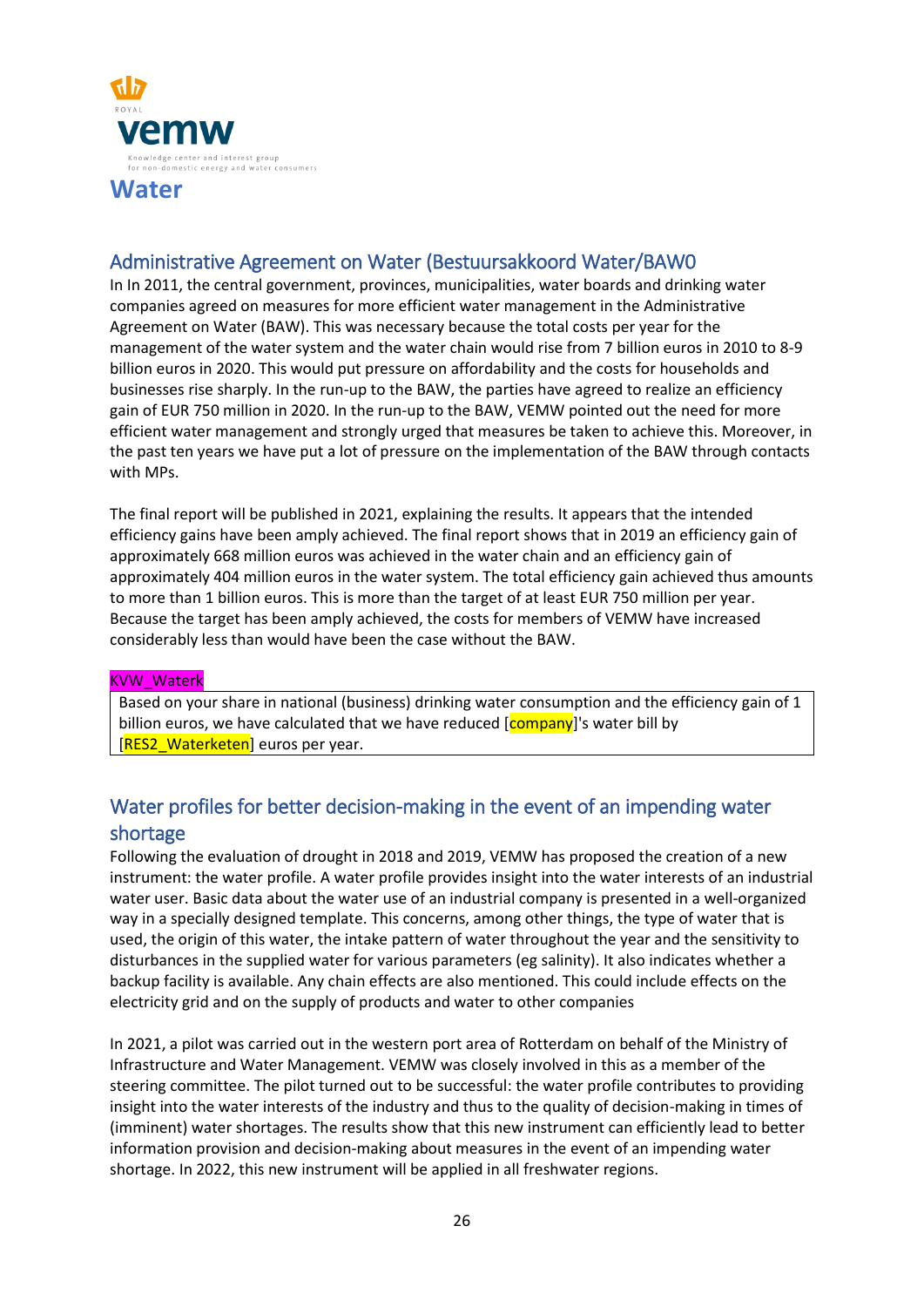

### KVW\_ZoetW

We estimate that our efforts for industrial users of surface water can lead to a saving of approximately [RES2\_Freshwater] euros. This mainly concerns avoided costs as a result of investments that cannot be made for the time being.

# Guide to Legionella in water treatment systems

Following two incidents in 2017 and 2018, in which two industrial wastewater treatment plants were identified as a likely source for Legionella patients in the area, companies with a biological wastewater treatment plant are expected to manage risks of legionella growth and spread. In recent years, VEMW has emphatically profiled itself as a representative of companies that may be involved with legionella. For example, we have made agreements with Environmental Services, have our own research carried out within the community and we have insisted on a guideline for legionella prevention in AWZI. Such a guide should provide companies with clear tools for managing risks and must ensure that the companies involved are treated in an unambiguous manner by the competent authorities. A guideline will be prepared in 2021 under the direction of the Ministry of Infrastructure and Water Management. From VEMW we have actively contributed to this. The document provides concrete guidelines for the inventory, analysis and assessment of risks, while at the same time offering sufficient scope for a customized approach

### KVW\_Legio

These efforts have led to a saving for [company] of approximately EUR 300,000 per installation. This saving is based on the total avoided investments associated with the realization of a roof for your (biological) purification installation. Based on a depreciation period of five years, this means a saving of [RES2\_legionella] per year.

## Drinking water policy memorandum

The demand for drinking water is increasing due to population growth in the Netherlands, economic growth and growing drinking water consumption per capita. This puts pressure on the future drinking water supply. In 2021, the national drinking water policy will be reviewed and recorded in the Drinking Water Policy Document. Conscious and economical use of drinking water by household and business consumers is one of the spearheads of the policy.

For business use, this means that the minister wants to discourage the low-grade use of drinking water. This concerns, for example, the use of drinking water for cooling or rinsing. The right water is used for the right use. Due to the efforts of VEMW, a customized approach was chosen. The urgency and possibilities for saving drinking water are not the same everywhere. The pressure on the drinking water supply is greater in some parts of the Netherlands than in other parts. Furthermore, alternatives to drinking water are not always available. In other words: the possibilities for reducing the use of drinking water for low-value applications may be broader for one business user than for another business user.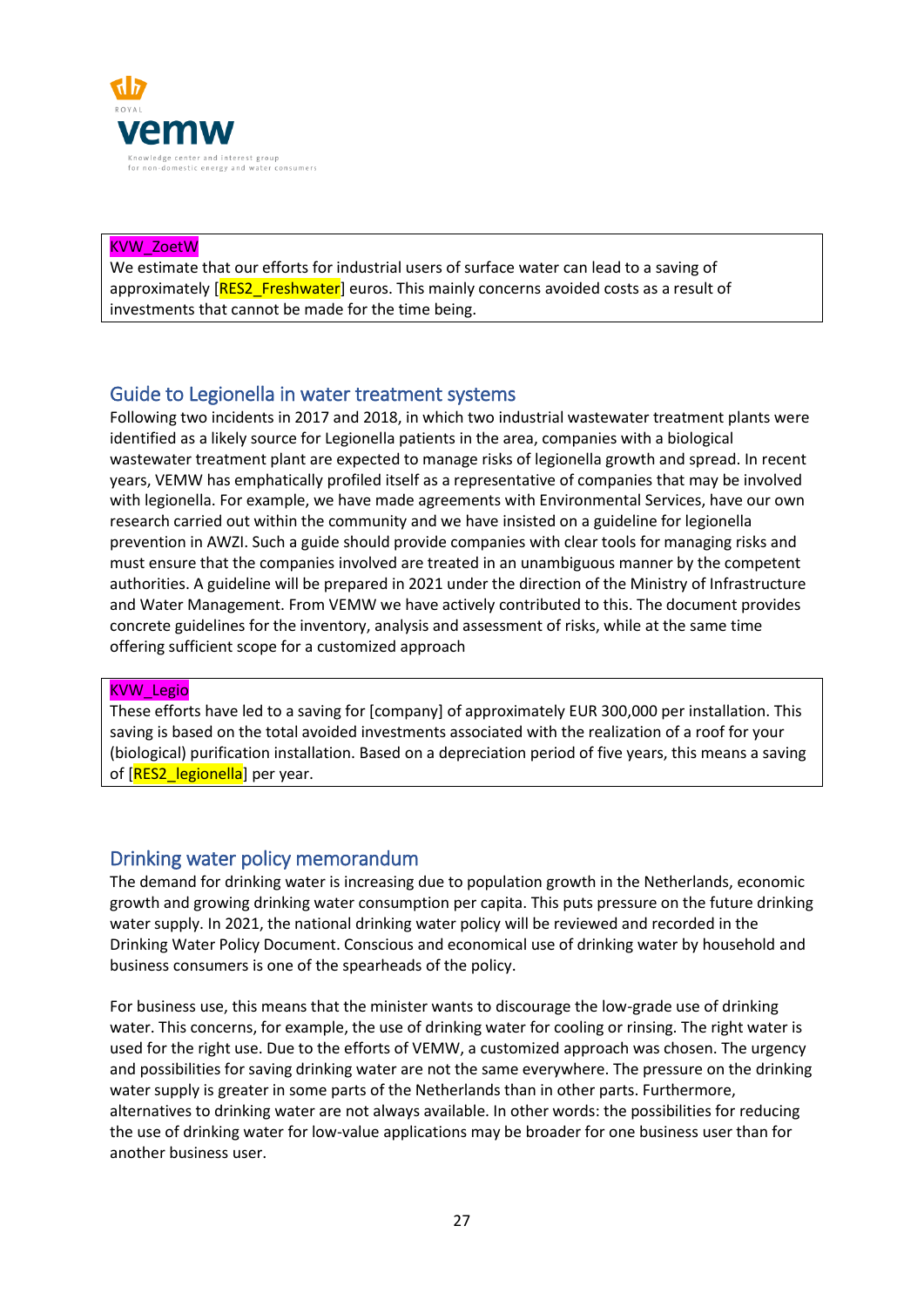

### Water rates

Members of VEMW pay different water rates and charges. [company] pays the water company for the drinking or industrial water that is taken off and the water manager (water board or Rijkswaterstaat) for the process water that is discharged indirectly (to the sewerage system) or directly (to surface water). A sewerage levy is due to the municipality and a groundwater levy to the province if groundwater is extracted. Thanks in part to the efforts of VEMW, it has once again been ensured that, despite the pressure on the costs of water management, there is a controlled development of the various water (related) rates.

Specifically for the drinking water rates, it is important that in 2021 the cost of capital that drinking water companies must apply in 2022, 2023 and 2024 (also known as WACC, Weighted Average Cost of Capital) has been set by the Minister of I&W at 2.95%. That is slightly higher (0.2%) than in the period 2020–2021. However, the increase is considerably lower than the drinking water companies would have liked. A low WACC tempers drinking water rates.

#### KVW\_DWTar

The efforts of VEMW have led to a tempering of drinking water rates. We estimate that this amounts to a saving of 1.5 percent. With an average drinking water tariff of 82 cents per cubic meter, this leads to a saving of approximately **[RES2\_DW tariffs**] for [company].

# Policy on unforeseen discharges

The policy for unforeseen discharges relates to environmentally harmful activities that have a discharge route to surface water and/or an WWTP and can therefore pose a risk to surface water and/or WWTP. In 2021, the policy will be updated and recorded in a new Handbook on Unforeseen Discharges. The aim of the policy is to provide insight into and classify the risks of unforeseen discharges. Partly due to the efforts of VEMW, a new selection system for the classification of risks has been introduced. This is the "water-relevant risk test" that consists of a pre-selection and an extensive selection. A distinction is made between companies with a higher and lower risk of unforeseen discharges. Higher risks require more efforts from operators. Companies with small quantities of hazardous substances do not have to do anything on the basis of the pre-selection. The new system focuses more than the old one on the practice of industrial companies

### Roy Tummers, director Water

### **'New instrument for better decision-making in the event of a (imminent) water shortage'**

'In 2021, a new instrument, partly developed by VEMW, will be tested in practice: the Water Profile. During a pilot project it appeared that applying the water profile can actually lead to better decisionmaking in times of imminent water shortage. By bringing in the water interests of industrial companies in a timely manner, decisions by the Regional Drought Consultation can be better substantiated. In 2021 it has also been calculated that parties in the water chain (drinking water companies, water boards and municipalities) have succeeded in realizing more than one billion euros in efficiency gains per year. That is even more than the target of 750 million euros per year that was included in the Administrative Agreement on Water (BAW) from 2011 and that had to be achieved in 2020. In the run-up to the BAW, VEMW strongly urged savings. In the years that followed, we kept up the pressure through our contacts in the House of Representatives. The efficiency gains achieved have resulted in a very controlled increase in the water bill for citizens and businesses.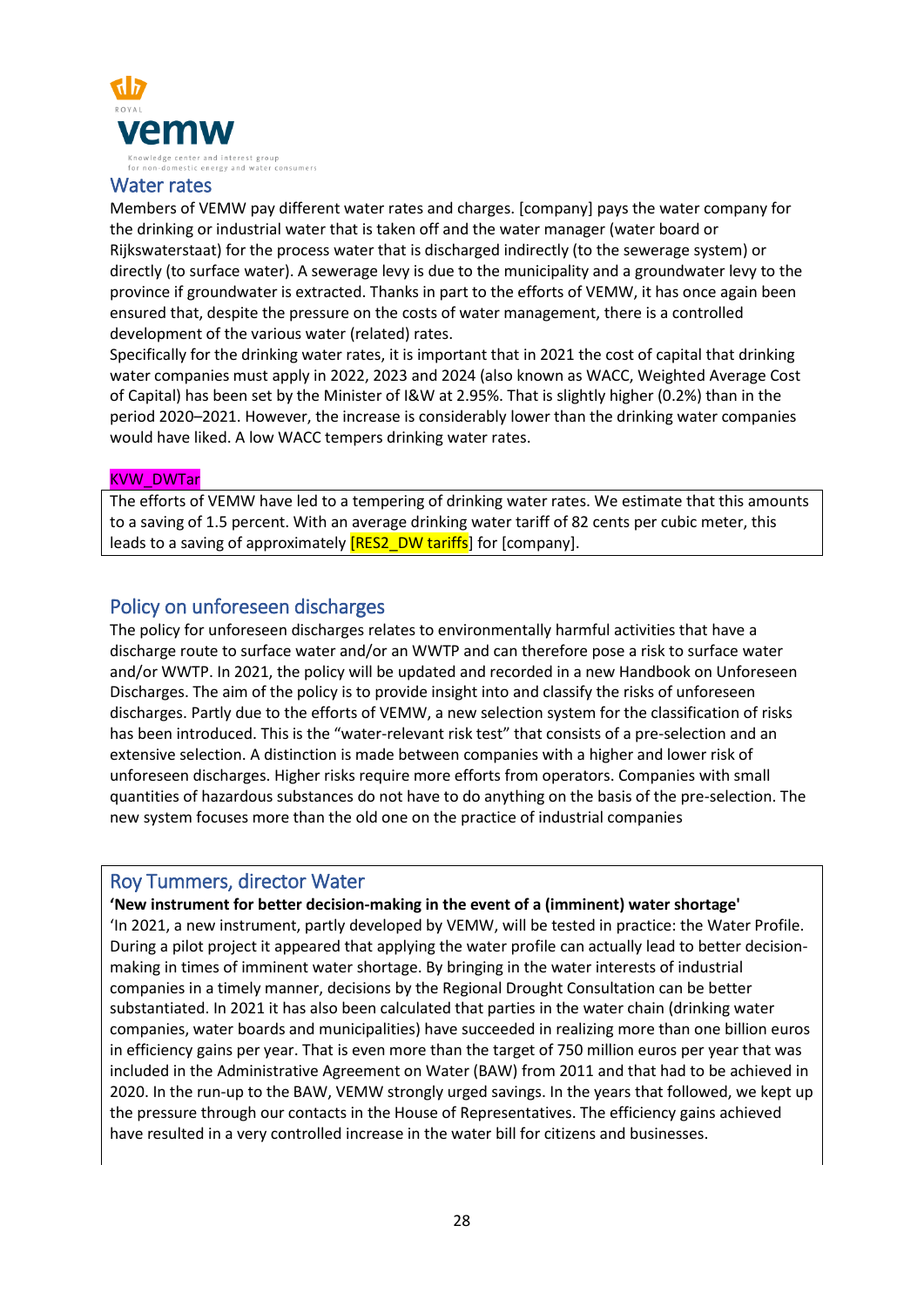

In addition, together with various other parties, we took important steps in 2021 towards a guideline for legionella prevention in water treatment plants. The result provides concrete guidelines for companies and competent authorities with which they can give substance to the control of the risk of growth and spread of Legionella. At the same time, companies retain the option of opting for a method of control that suits their situation."